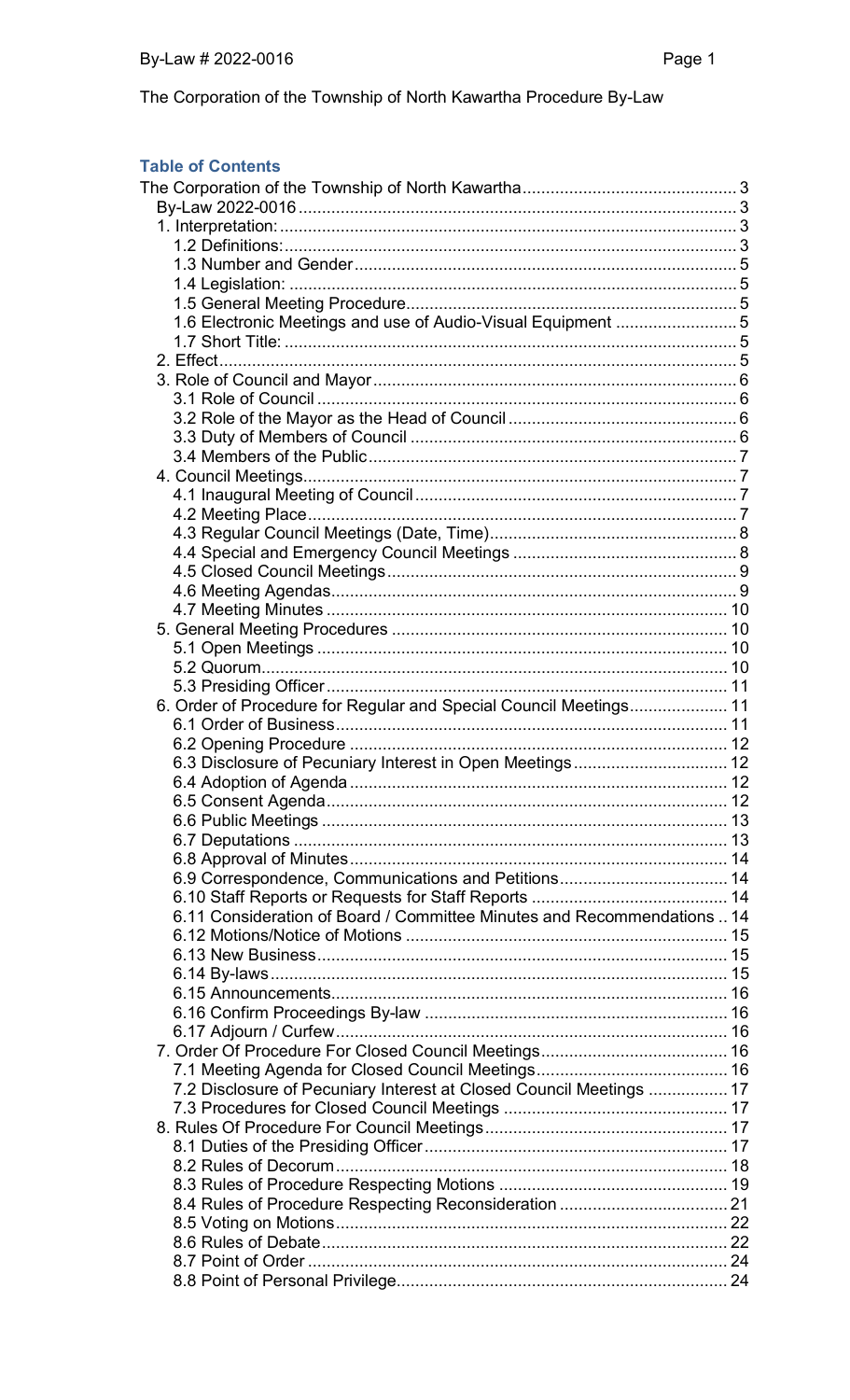|  |  | The Corporation of the Township of North Kawartha Procedure By-Law |  |
|--|--|--------------------------------------------------------------------|--|
|--|--|--------------------------------------------------------------------|--|

| Personal Correspondence addressed to a member(s) of council 31<br>1.         |  |
|------------------------------------------------------------------------------|--|
| Correspondence for Information Only - Formally received by Council. 32<br>2. |  |
| Correspondence for Action - Council provides direction 32<br>3.              |  |
|                                                                              |  |
|                                                                              |  |
|                                                                              |  |
|                                                                              |  |
|                                                                              |  |
|                                                                              |  |
|                                                                              |  |
|                                                                              |  |
|                                                                              |  |
| Closed Meeting Minutes/Reports/Supplemental Material 34                      |  |
|                                                                              |  |
|                                                                              |  |
|                                                                              |  |
|                                                                              |  |
|                                                                              |  |
|                                                                              |  |
|                                                                              |  |
|                                                                              |  |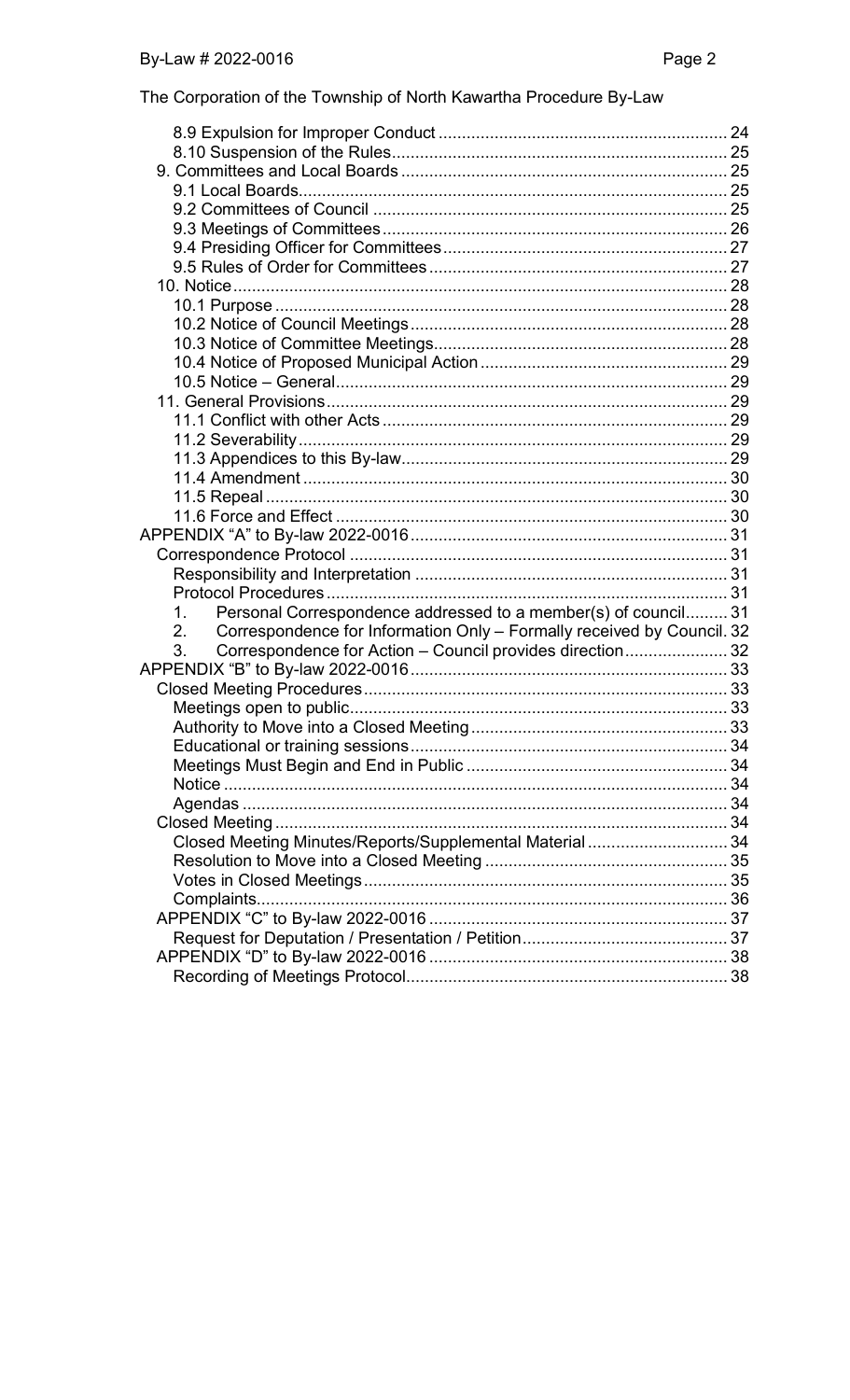# The Corporation of the Township of North Kawartha

# By-Law 2022-0016

Being a by-law of the Corporation of the Township of North Kawartha to govern the proceedings of meetings of Council and Committees of the Township of North Kawartha and to repeal By-Laws 2017-0092, 2019-0035 and 2020-0060.

Whereas pursuant to *Section 238 (2) of the Municipal Act, 2001* (the "Act"), as amended, every municipality and local board shall pass a procedure by-law for governing the calling, place and proceedings of meetings;

And Whereas pursuant to Section 238 (3.1) of the Act, the applicable procedure by-law may provide that a member of council, or a local board or of a committee of either of them, can participate electronically in a meeting that is open to the public;

And Whereas Section 238 (3.3) of the Act, the applicable procedure by-law may provide that,

- (a) a member of a council, of a local board or of a committee of either of them who is participating electronically in a meeting may be counted in determining whether or not a quorum of members is present at any point in time; and
- (b) a member of a council, of a local board or of a committee of either of them can participate electronically in a meeting that is open or closed to the public.

Now Therefore the Council of the Corporation of the Township of North Kawartha enacts as follows:

## 1. Interpretation:

## 1.2 Definitions:

- 1) "Chair / Presiding Officer" means the members that preside at meetings of Council, Boards, Committees or Subcommittees.
- 2) "Chief Administrative Officer" means the Chief Administrative Officer as referred to in *Section 229 of the Municipal Act,* of the Corporation of the Township of North Kawartha who may also be referred to as the CAO.
- 3) "Clerk" means the Clerk of the Corporation of the Township of North Kawartha as appointed pursuant to *Section 228 of the Municipal Act.*
- 4) "Closed Meeting or Closed Session" means closed to the public as defined in Section 4.5 of this By-Law;
- 5) "Committee" means any advisory or other committee, subcommittee or similar entity of which at least 50 per cent of the members are also members of one or more councils or local boards.
- 6) "Committee Chair" means the Chairperson of any committee who shall have the same powers during a Committee Meeting of Council as Head of Council during Council Meetings whether or not the Chair is a voting member.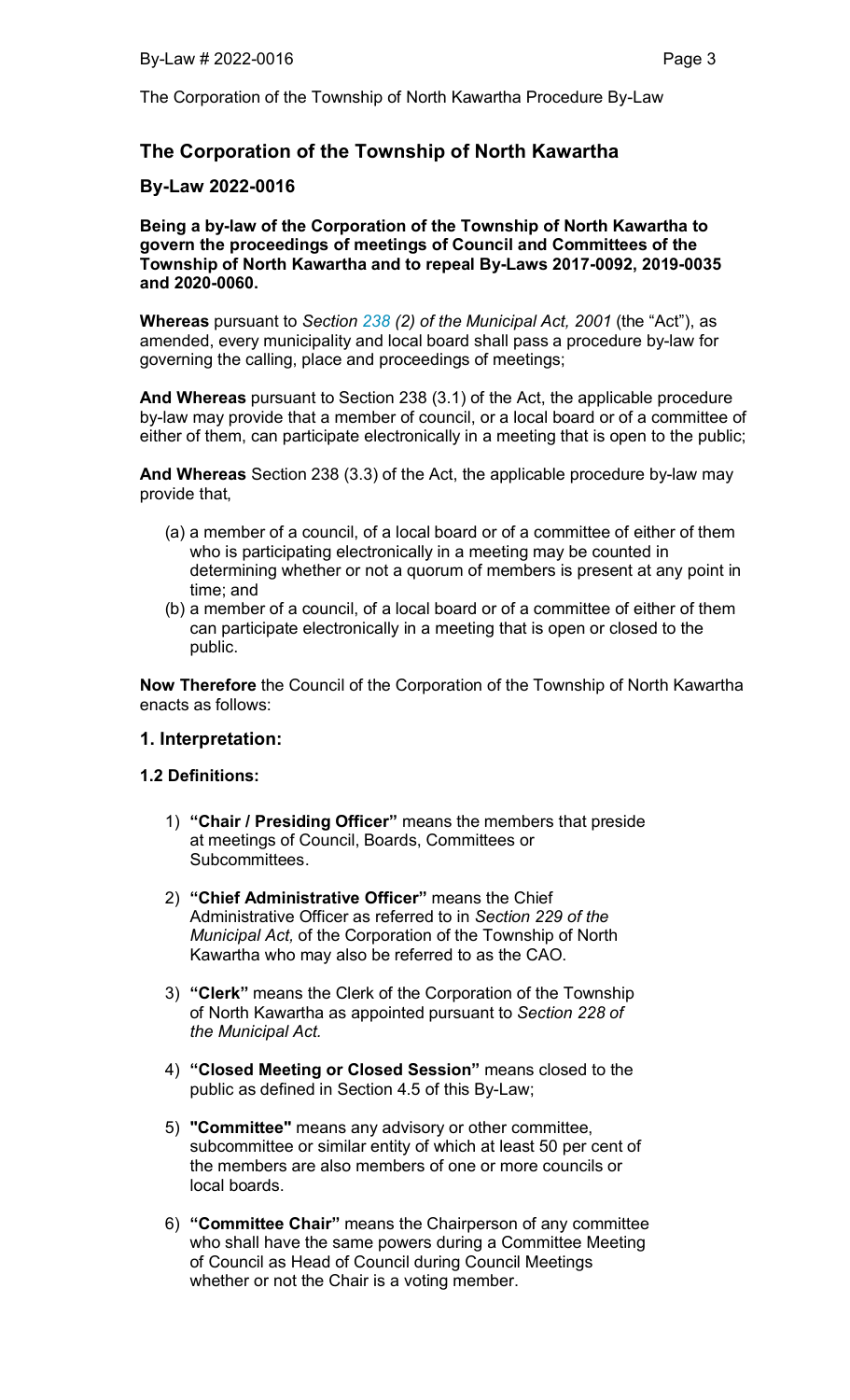- 7) "Conflict of Interest" means a pecuniary interest as defined in the *"Municipal Conflict of Interest Act".*
- 8) "Council" means the elected and sworn member(s) of the Council of the Corporation of the Corporation of the Township of North Kawartha.
- 9) "Electronic Participation" includes participation by telephone or audio-visual conferencing, or any other interactive method whereby Members, staff and the public are able to hear the Member(s) participating by electronic means and the Member(s) participating by electronic means are able to hear other Members, staff and the public.
- 10)"Head of Council" means the Mayor of the Corporation of the Township of North Kawartha.
- 11)"Local Board" means a local board as defined in *Section 238 of the Municipal Act, 2001.*
- 12)"Land Acknowledgement" means a formal statement, spoken at the beginning of the meeting, as approved by motion of Council, that recognizes and respects Indigenous Peoples as traditional stewards of the land and the enduring relationship that exists between Indigenous Peoples and their traditional territories.
- 13) "Majority Vote" means more than half of the members voting. In the case of a five (5) member Council a majority is three (3) members.
- 14) **"Meeting"** means any regular, special, or other meeting of a council, of a local board or of a committee of either of them, where,
	- a. A quorum of members is present, and
	- b. Members discuss or otherwise deal with any matter in a way that materially advances the business or decisionmaking of the council, local board or committee.
- 15)"Petition" shall mean a formal written request, by one or more persons, appealing to Council with respect to a particular matter

#### 16)"Quorum" means:

- a. in the case of Council, the quorum is three Members present;
- b. in the case of Committees, the presence of a majority of all members of the Committee (differs according to membership of committee);
- c. in the case of a disclosure of conflict of interest, any number that is not less than two Members of council shall be deemed to constitute a quorum as per *Conflict of Interest Act R.S.O. 1990 c.M.50 Section 7 (1)*
- 17)"Recorded Vote" means the recording by the Clerk in the minutes, the name and vote of every member on any matter or question.
- 18) "Substantive motion" means a self-contained independent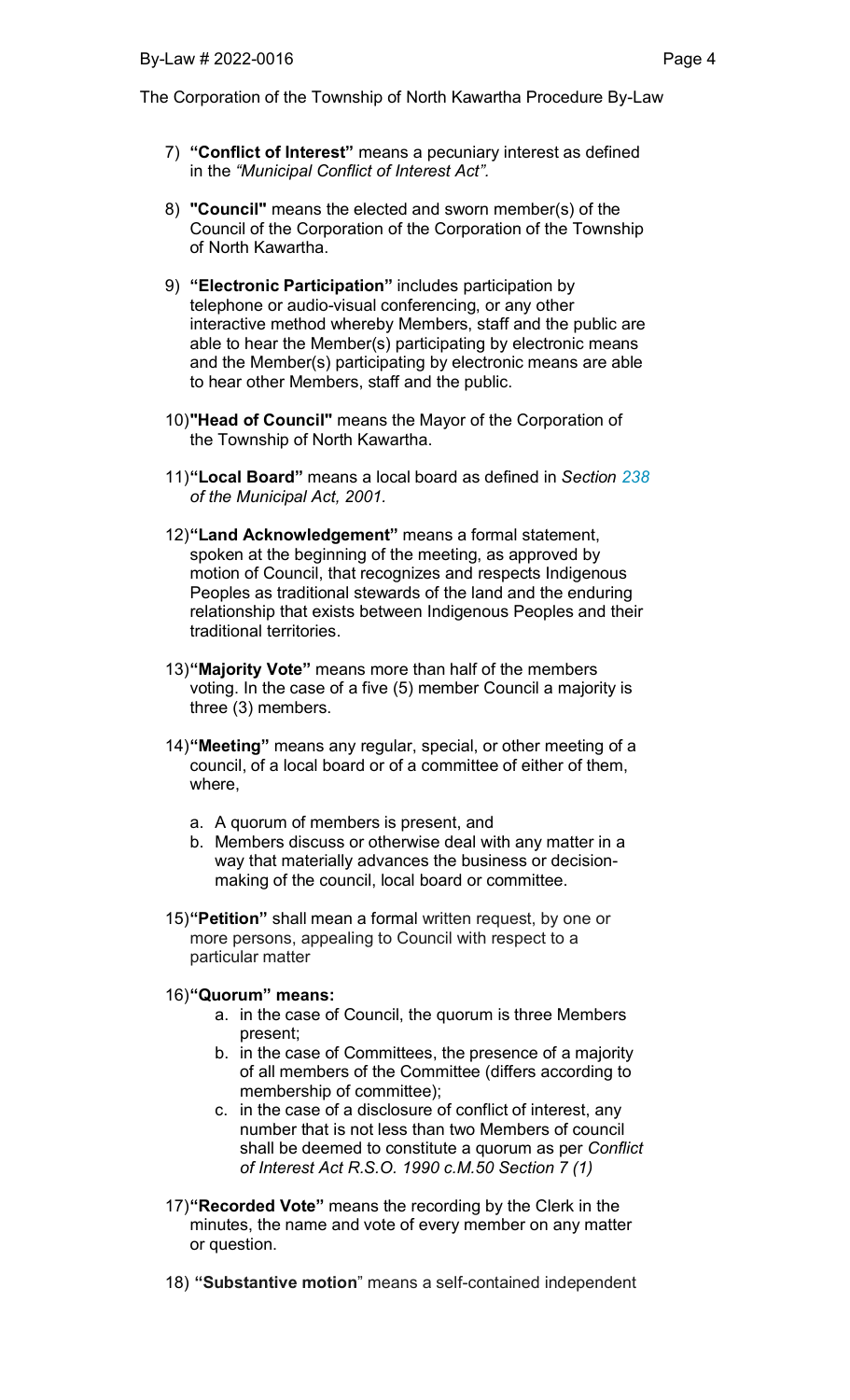proposal submitted for the approval of the Council and drafted in such a way as to be capable of expressing a decision of the e.g., all resolutions are substantive motions.

- 19)"Township" means the Corporation of the Township of North Kawartha.
- 20)"Two-Thirds Vote" means the affirmative vote of at least two-thirds of the Members present and eligible to vote. For a five (5) member Council this means four members.

## 1.3 Number and Gender

Wherever this By-law refers to a person or thing with reference to gender or the gender neutral, the intention is to read the By-law with the gender applicable to the circumstances. References to items in the plural include the singular, as applicable.

### 1.4 Legislation:

Specific references to law in this By-law are printed in Italic font and are meant to refer to the current laws applicable within the Province of Ontario as at the time the By-Law was enacted, as they are amended from time to time. In all cases, the reference includes the statute, as amended from time to time, including successor legislation.

### 1.5 General Meeting Procedure

In any matter of procedure for which provision is not made in this By-law, the procedure to be followed shall be, as near as may be applied, the procedure followed in *Meeting Procedures: Parliamentary Law and Rules of Order for the 21st Century* by James Lochrie.

## 1.6 Electronic Meetings and the use of Audio-Visual Equipment

Electronic participation in open or closed meetings by members of council, local boards and committees, members of staff and the public is permitted.

A member of a council, of a local board or of a committee of either of them who is participating electronically in a meeting may be counted in determining whether or not a quorum of members is present at any point in time; and

Votes cast by members electronically shall be counted towards the overall decision of council, of a local board or of a committee.

In the event of technical failure during the meeting, the Chair may call for a recess of not more than ten (10) minutes to allow staff to reinstate the electronic participation. If a member can no longer participate by electronic means, as long as a quorum is maintained, it will not affect the validity of the meeting or decisions made.

The use of audio or visual equipment by the media or any individual is permitted, conditional upon there being no disruption to the proceedings of the meeting.

1.7 Short Title: This By-law may be referred to as the "Procedure By-Law."

## 2. Effect

Except as otherwise provided in this By-law; the provisions of this By-law shall be observed in all Meetings of Council and Committees of Council and by its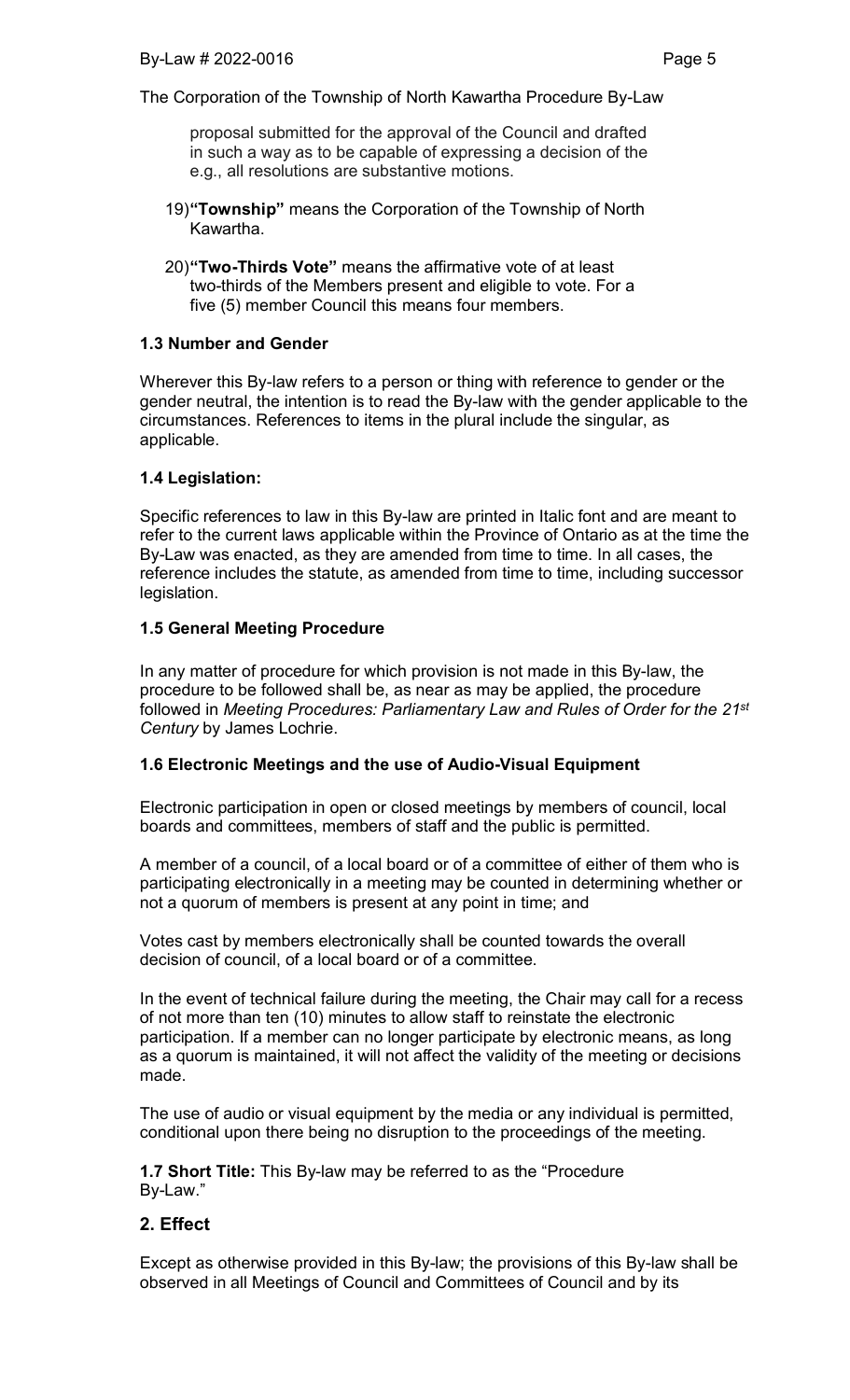Members, and shall constitute the rules for the order and dispatch of business by Council and its Members.

# 3. Role of Council and Mayor

## 3.1 Role of Council

- 1) It is the role of Council under *Section 224 of the Municipal Act* to:
	- a) represent the public and to consider the well-being and interests of the municipality;
	- b) develop and evaluate the policies and programs of the municipality;
	- c) determine which services the municipality provides;
	- d) ensure that administrative policies, practices and procedures and controllership policies, practices and procedures are in place to implement the decisions of Council;
	- e) ensure the accountability and transparency of the operations of the municipality, including the activities of the senior management of the municipality;
	- f) maintain the financial integrity of the municipality; and
	- g) carry out the duties of Council as set out in the *Municipal Act,* and under any Act.

# 3.2 Role of the Mayor as the Head of Council

- 1) It is the role of the Mayor under *Section 225 of the Municipal Act* to:
	- a) act as chief executive officer of the municipality;
	- b) preside over Council meetings so that its business can be carried out efficiently and effectively;
	- c) provide leadership to the Council;
	- d) without limiting clause (c), provide information and recommendations to Council with respect to the role of Council described in clauses d) and e) as set out under the Role of Council (Refer to 3.1 1) d) and e));
	- e) represent the municipality at official functions; and
	- f) carry out the duties of the head of council under the *Municipal Act and* any other Act.

2) As chief executive officer, the Head of Council shall under *Section 226.1 of the Municipal Act:*

- a) uphold and promote the purposes of the municipality;
- b) promote public involvement in the municipality's activities;
- c) act as the representative of the municipality both within and outside the municipality, and promote the municipality locally, nationally and internationally; and
- d) participate in and foster activities that enhance the economic, social and environmental well-being of the municipality and its residents.

## 3.3 Duty of Members of Council

- 1) It shall be the duty of Members to:
	- a) attend all Council Meetings;
	- b) prepare for meetings, including reviewing meeting agendas and background information prior to the meeting;
	- c) speak to only the subject under debate;
	- d) vote on all motions before Council unless prohibited from voting by law;
	- e) observe the Rules at all meetings;
	- f) work through the Presiding Officer at meetings;
	- g) support Council and not criticize any decision of the Council except for the purpose of moving that the question be reconsidered or repealed;
	- h) attend all meetings of committees and local boards to which the Member has been appointed by Council;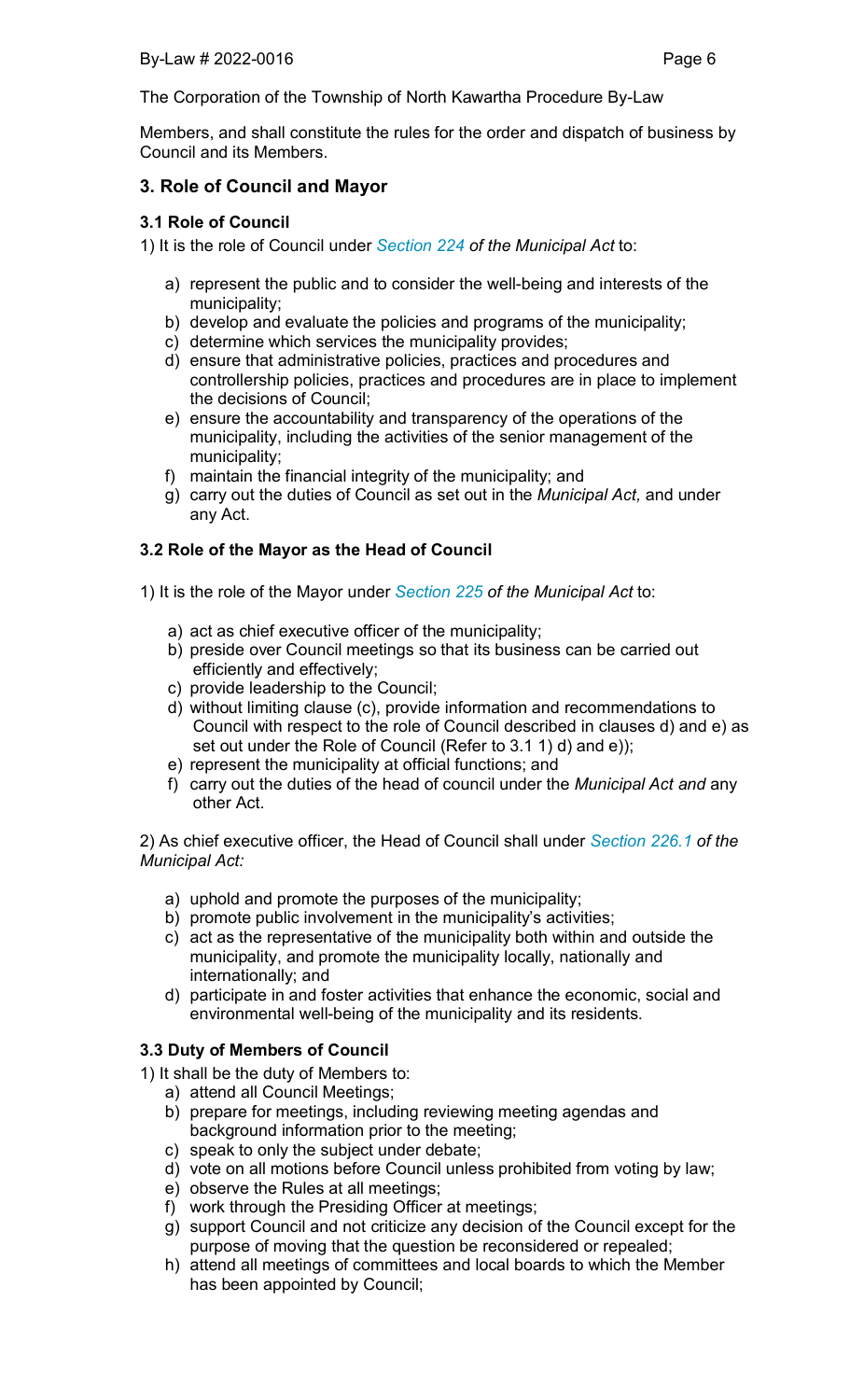- i) carry out the duties set out in the *Municipal Act* and all other applicable Acts; and
- j) act in accordance with their Declaration of Office.

2) No Member shall divulge to any person any information that pertains to any aspect of any discussion or direction of Council that was given or provided at a Closed Meeting of Council.

3) Should any Councillor be unable to perform any of their duties for an extended period of time, the Councillor shall advise the Mayor forthwith, and in the case of the Mayor being unable to perform any of his/her duties for an extended period of time, the Mayor shall advise Council.

4) Members shall abide by Section 8 of this By-law related to Meeting Procedure.

# 3.4 Members of the Public

1) Members of the public who constitute the audience in the Council Chambers during a Council or Committee Meeting are expected to maintain order and quiet and shall not:

- a) address the Council or Committee without consensus of the Members;
- b) interrupt any speech or action of the Members of Council or Committee, or any other person addressing the Council or Committee;
- c) display or have in their possession, picket signs or placards in the Council Chambers or meeting rooms;

# 4. Council Meetings

# 4.1 Inaugural Meeting of Council

1) The Inaugural Meeting of Council shall be held commencing at 9:00 a.m. local time on the third Tuesday of November in an election year, unless such date and time is not practicable, in which case the Inaugural Meeting shall be held at a time and date set by the Clerk in consultation with the incoming Mayor but not later than the second Tuesday in December. (Reference *Section 230 of the Municipal Act)*

2) At the Inaugural Meeting, or before, Members shall take the Declaration of Office.

3) The seating at the Council table will be determined by the Mayor prior to the Inaugural Meeting.

## 4.2 Meeting Place

1) Council Meetings shall be held in the North Kawartha Council Chambers, 280 Burleigh Street, Apsley, Ontario;

2) Notwithstanding Section 4.2 1):

- a) where members of Council, staff or the public are participating electronically, the meeting place is virtual and may have some participants participating from the Council Chambers or
- b) when the Council Chambers are not available for a meeting due to an unforeseen circumstance, renovation or similar impediment; or where the Council Chambers are deemed to be of insufficient capacity to accommodate the public for a particular issue or matter, the Mayor shall designate another location that is accessible to the public for purposes of holding the meeting;
- 3) The Mayor may authorize a Special Council Meeting to be held at a location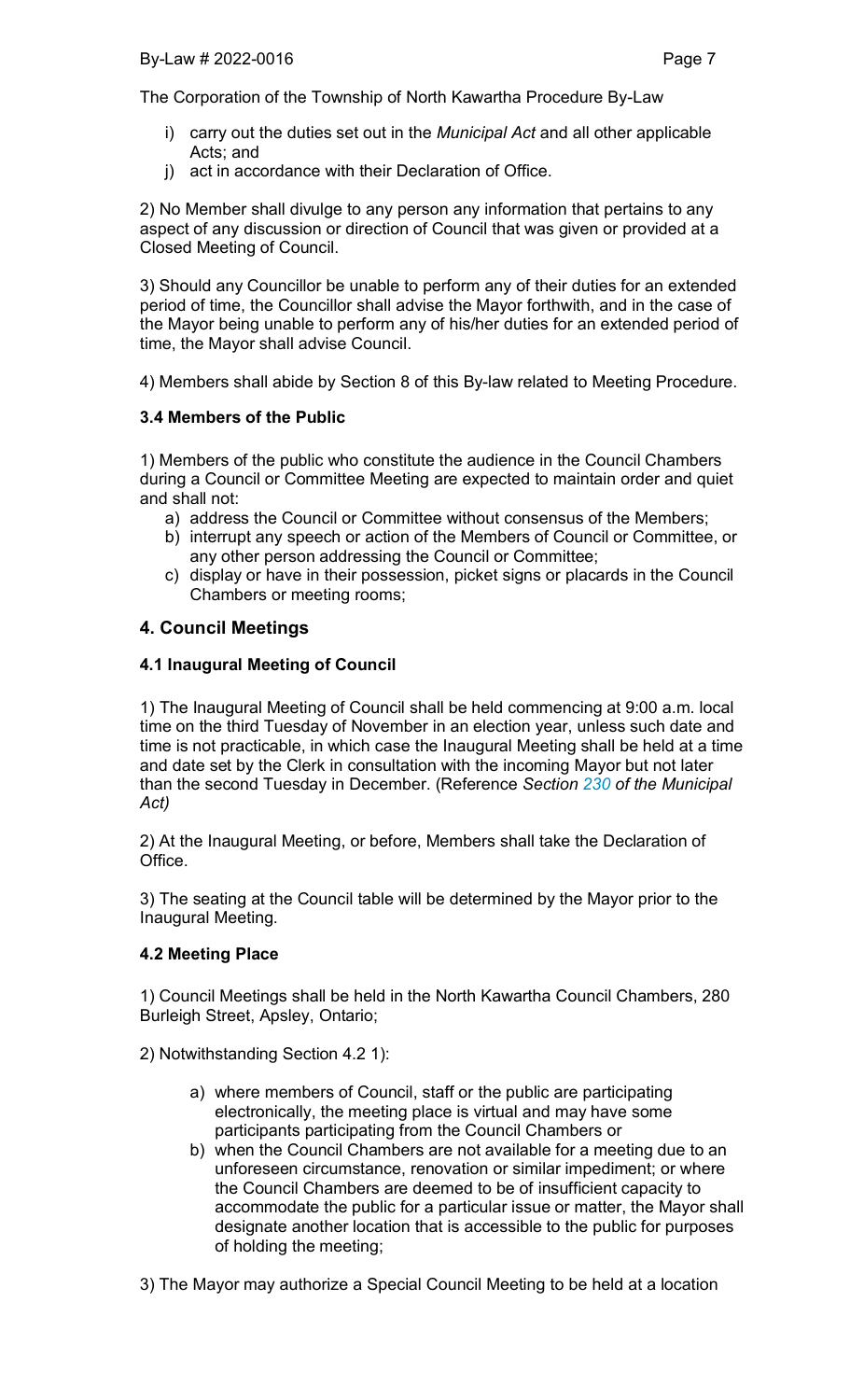other than the Council Chambers.

## 4.3 Regular Council Meetings (Date, Time)

1) Regular Council Meetings shall be held on the 1st and the 3rd Tuesdays of each month.

2) Regular Council Meetings shall commence at 9:30 a.m. local time except as otherwise set by Council from time to time.

3) Notwithstanding Section 4.3 2) the Council Meeting may commence as early as 9:00 a.m. to discuss closed session matters, in accordance with *Section 239 (2) and (3) of the Municipal Act* or may commence at a later time to accommodate an Agenda having a minimal amount of business.

4) If the regular meeting day is a statutory holiday, the meeting shall be held on the following day unless cancelled by motion of Council.

5) Except as otherwise provided by the *Municipal Act* or other statutes, the Mayor may, in consultation with the CAO and Clerk, dispense with, alter the time, day of any meeting provided that notice of the change is posted at the Township Office and / or the Township website 48 hours in advance of the meeting.

6) Where a conflict between the scheduled date or time of a Regular Council Meeting and another event of significance arises, the Clerk in consultation with the Mayor may cancel the Council Meeting or reschedule the meeting to a different date, time of commencement provided that adequate notice of the change is posted pursuant to the notice of meeting provisions.

### 4.4 Special and Emergency Council Meetings

1) Special Council Meetings may be held from time to time and may be initiated:

- a) at the call of the Mayor or in his / her absence the Deputy Mayor;
- b) upon the Clerk receiving a petition of the majority of the Members or a vote of the majority of the Members; or
- c) by the Clerk, in consultation with the Chief Administrative Officer.

2) The date, time, and location of a Special Council Meeting shall be set by the Clerk in consultation with the Mayor, Deputy Mayor or Chief Administrative Officer or by petition or vote of the majority of the Members.

3) No business except the business dealing directly with the items listed on the meeting agenda shall be transacted at a Special Council Meeting.

4) The Clerk may give notice to Members by verbal or electronic communication.

5) Notice of a Special Meeting shall be given a minimum of 48 hours prior to the meeting and at a minimum the notice shall be posted at North Kawartha Township Office, on the Township website and on the electronic sign located at the North Kawartha Community Centre (NKCC). When deemed necessary by the Mayor or Clerk, notice may also be posted at the North Kawartha Community Centres and Libraries facilities.

6) In accordance with *Section 236 of the Municipal Act,* an Emergency Meeting may be held at any location as may be convenient.

7) An Emergency Meeting may be called for an emergency within the meaning of the Township's Emergency Response Plan or any other similar unforeseen circumstance or for a matter of urgent municipal business and, if not possible, the standard public notice is not required.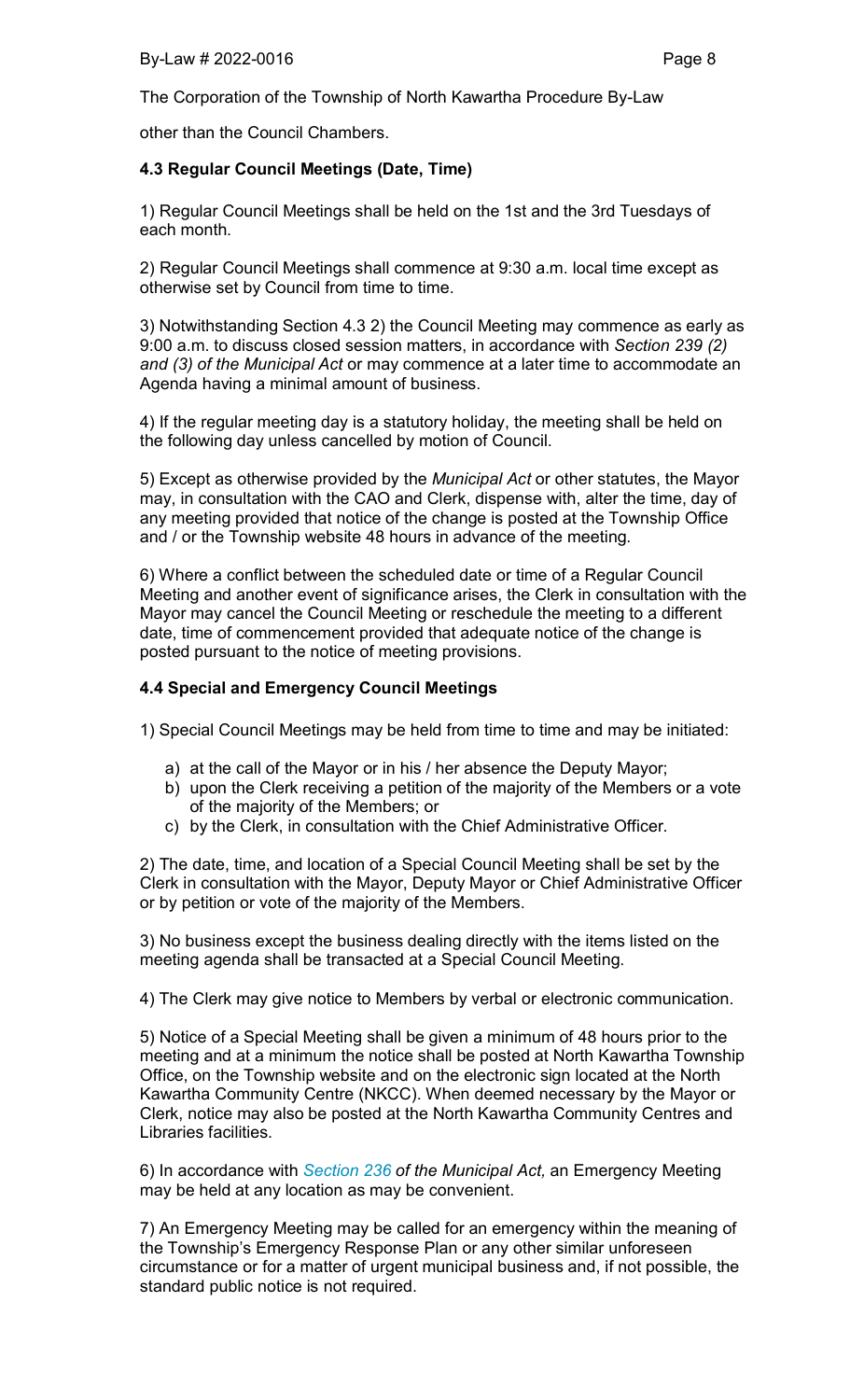8) In Emergency Circumstances, providing it has been established that there is an inability, for valid reasons, for a majority of the Members of Council (quorum) to attend a properly scheduled Meeting of Council; decisions may be made by individual members of Council who shall have all the powers and duties of the Mayor provided the powers and duties are delegated in the following order: Deputy Mayor; Councillor At Large; Councillor of Ward 1 or Councillor of Ward 2. Any decision shall be in consultation with the Chief Administrative Officer or in his / her absence with available Department Heads.

## 4.5 Closed Council Meetings

1) A Closed Council Meeting is a meeting of Council from which members of the public shall be excluded, and shall be held in accordance with the provisions of the *Municipal Act.*

2) Electronic participation in closed meetings is permitted as set out in Section 1.6 of this by-law.

3) Closed Council Meetings may be initiated by:

- a) at the call of the Mayor or in his / her absence the Deputy Mayor;
- b) upon the Clerk receiving a petition of the majority of the Members or a vote of the majority of the Members; or
- c) by the Clerk, in consultation with the Chief Administrative Officer.

4) The date, time, and location of a Closed Council Meeting shall be set by the Clerk in consultation with the Mayor or by petition or vote of the majority of the Members.

5) A Closed Council Meeting may be held if the subject matter being considered relates to *Section 239 of the Municipal Act (refer to Appendix B)*

6) No matter except the matters so identified in the motion authorizing the Closed Council Meeting shall be transacted at that meeting.

## 4.6 Meeting Agendas

1) The agenda for all Council and Committee Meetings closes for addition of new items five (5) working days, no later than 16:30 h (4:30 p.m.), prior to the meeting date, unless otherwise directed by a motion of Council.

2) The Clerk shall cause to be delivered to each Member a meeting agenda and related material at least 48 hours prior to the meeting date save and except agendas for Emergency or Special Meetings of Council called in an expeditious manner and in such case the meeting agenda and related materials will be delivered to each Member as soon as practicable.

3) In preparing a meeting agenda, the Clerk shall consult with the Mayor and the Chief Administrative Officer, and shall reflect the direction of the Mayor and the Chief Administrative Officer in finalizing the meeting agenda.

4) With the approval of the Mayor, the Clerk may provide a meeting agenda for a Special Council Meeting or a Closed Council Meeting at the meeting where time constraints do not allow the meeting agenda to be delivered to the Members at least 48 hours before the hour appointed for the holding of such meeting.

5) As soon as possible after a meeting agenda has been delivered to Members, with the exception of agendas for Closed Council Meetings, the Clerk shall make the meeting agenda available to the public, and shall: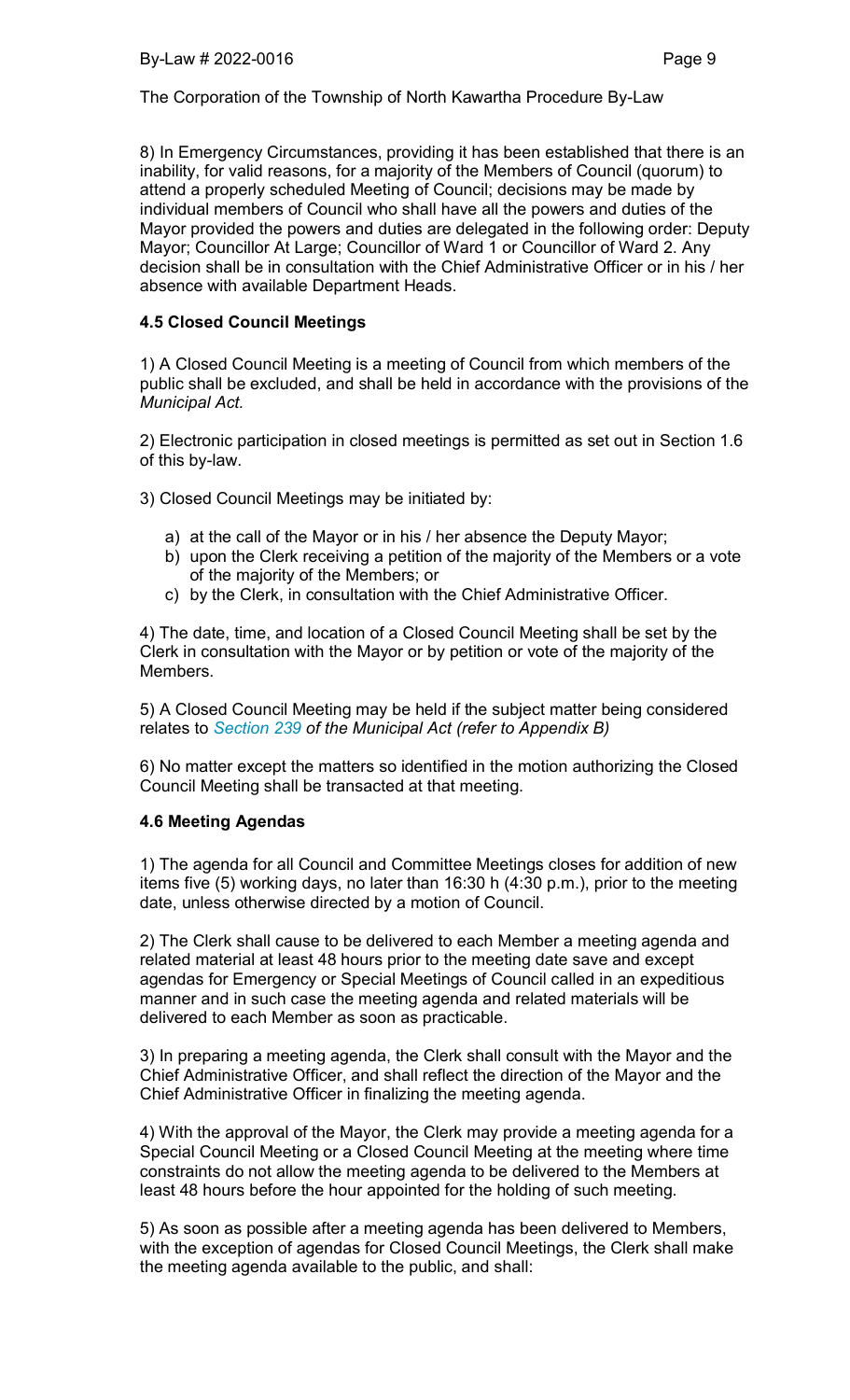- a) post the meeting agenda on the Township website; and
- b) ensure that the meeting agenda and supporting material is made available to any of the local news media or members of the public who have requested a copy of the same, incompliance with applicable Township bylaws and legislation.

# 4.7 Meeting Minutes

1) The Clerk shall prepare and maintain minutes of all Council Meetings, to include:

- a) the date, time and place of the Council Meeting;
- b) the names of Presiding Officer or Officers and record of attendance of the Members;
- c) the names of the staff members and consultants present at any meeting;
- d) the names of members of the public who spoke or presented at a statutory public meeting as required by any Act and the names of members of the public who spoke or appeared as Deputations;
- e) the reading, if requested, correction and adoption of the minutes of prior Council Meetings; and
- f) without note or comment, all resolutions, decisions and other proceedings of the Council Meeting, whether the Meeting is closed to the public or not.

2) The Clerk shall ensure that the minutes of the last Regular Meeting and all Special Meetings, held more than five (5) working days prior to a Regular Meeting, together with the agenda are made available to each Member not less than 48 hours before the hour appointed for the holding of such Regular Meeting.

3) The minutes of meetings may be adopted by Council without having been read at the meeting considering the question of their adoption.

4) Agendas and Minutes shall be posted on the Township of North Kawartha website, save and except those minutes and reports recorded during a meeting or part thereof that was closed to the public in accordance with *Section 239 of the Municipal Act* and subject to the provisions of any applicable by-law, act or statute

5) The Clerk shall maintain a record of all minutes of Council Meetings in the Clerk's office or in a secure location in the Municipal Office that shall be signed by the Mayor or Presiding Officer and the Clerk upon approval of the same by Council which, with the exception of minutes of Closed Council Meetings, shall be available for public viewing.

# 5. General Meeting Procedures

# 5.1 Open Meetings

Except as authorized under any Act, all Council Meetings shall be open to the public.

# 5.2 Quorum

1) A majority of the whole number of the Members required to constitute Council is necessary to form a quorum, except as may otherwise be authorized pursuant to the provisions of the *Municipal Conflict of Interest Act*. (Reference to Section 1.2 14) Definitions).

2) If no quorum is present within fifteen (15) minutes after the time appointed for a Council Meeting, the Clerk shall record the names of the Members present and the meeting shall stand adjourned.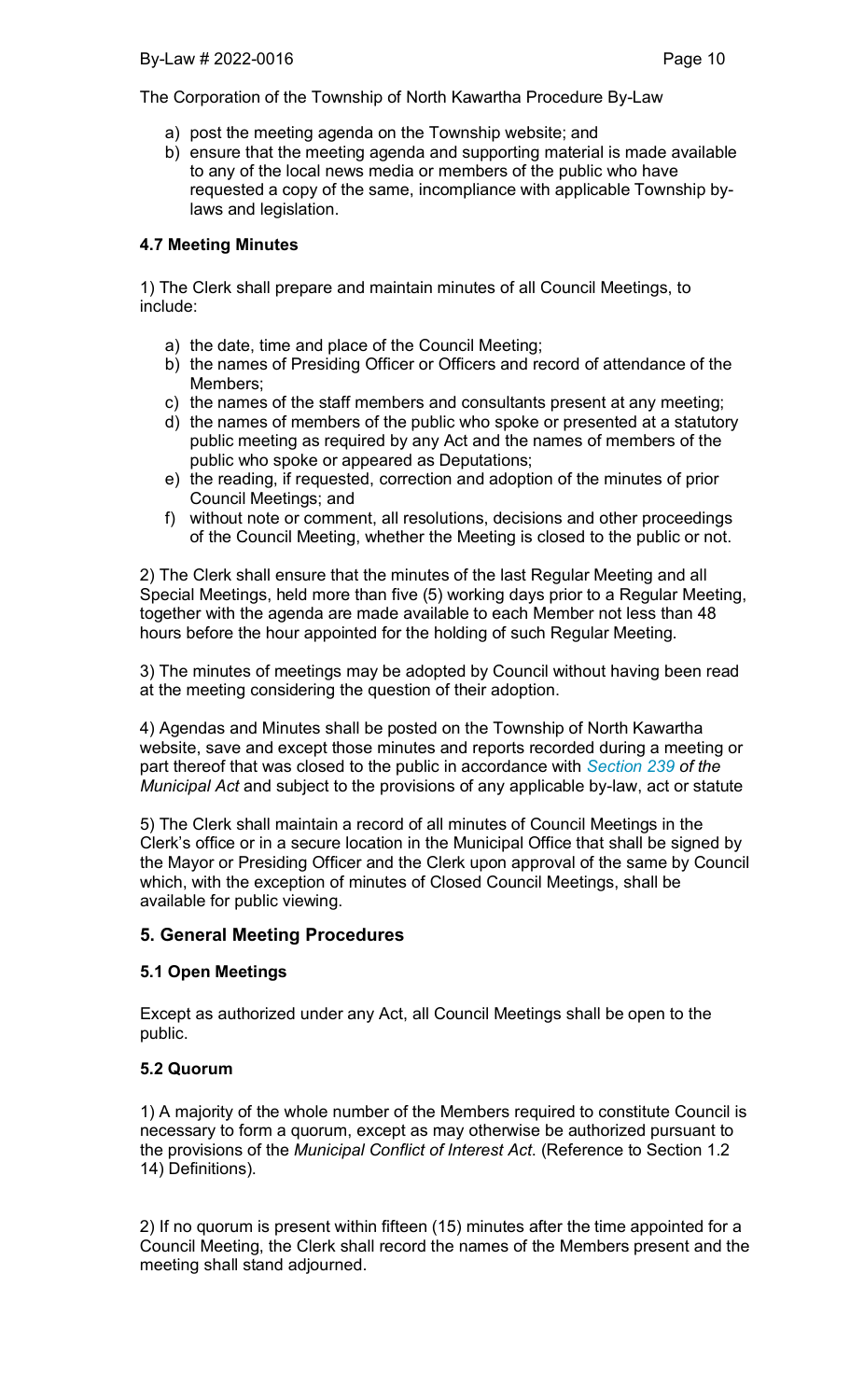3) Members participating electronically in a meeting may be counted in determining whether or not a quorum of members is present at any point in time.

## 5.3 Presiding Officer

1) Except as otherwise provided in this By-law, the Mayor shall preside at all Council Meetings and shall be addressed as Mr. Mayor or Madam Mayor as the case may be.

2) The Head of Council may state relevant facts and after other Members have spoken may state his or her position on any matter before Council and may debate the question before Council without leaving the Chair having due regard for the time limits set out in Section 8.6 6).

3) In the case of the absence of the Mayor, or if he / she is absent through illness, or he refuses to act or his office is vacant, or declares a conflict of interest (any of the foregoing hereinafter referred to as "absent"), the Deputy Mayor shall act in the place and stead of the Mayor, save that should the Mayor and the Deputy Mayor be absent, then the remaining members shall appoint a Chair who shall assume the position of Presiding Officer.

4) The Deputy Mayor or any Council Member acting in the place and stead of the Mayor shall have all the rights, powers and privileges of the Presiding Officer.

# 6. Order of Procedure for Regular and Special Council Meetings

## 6.1 Order of Business

(1) The Clerk shall cause to be prepared for Regular and Special Council Meetings a meeting agenda that conforms to the following order of business:

- 1. Call to Order and Welcome
- 2. Land Acknowledgement
- 3. Disclosure of Pecuniary Interest and the General Nature Thereof
- 4. Adoption of the Agenda
- 5. Statutory Public Meetings and Adoption of Planning By-Laws
- 6. Presentations / Deputations / Petitions
- 7. Adoption of the Minutes of previous meeting(s) of Council
- 8. Business Arising from previous minutes
- 9. Consent Agenda (non-controversial items to be received for information)
- 10. Staff Reports (requiring action)
- 11. Reports from Boards and Committees
- 12. New Business and Unfinished Business
- (includes Notice of Motion and Announcements)
- 13. Correspondence (for action or for discussion)
- 14. Closed Session, if applicable
- 15. By-laws
- 16. Confirmatory By-law
- 17. Adjournment

2) Council may, at any point within a Council Meeting, adopt a motion to go into closed session to consider matters under *Section 239 of the Municipal Act.*

3) Council shall transact the business of Council in the order by which it is presented in the meeting agenda, except Council may by consent change the order of business.

4) For Special Council Meetings, the Clerk may remove from the Agenda any one or more agenda items 4. through 15. inclusive as set out in Part 6.1(1) of this Bylaw.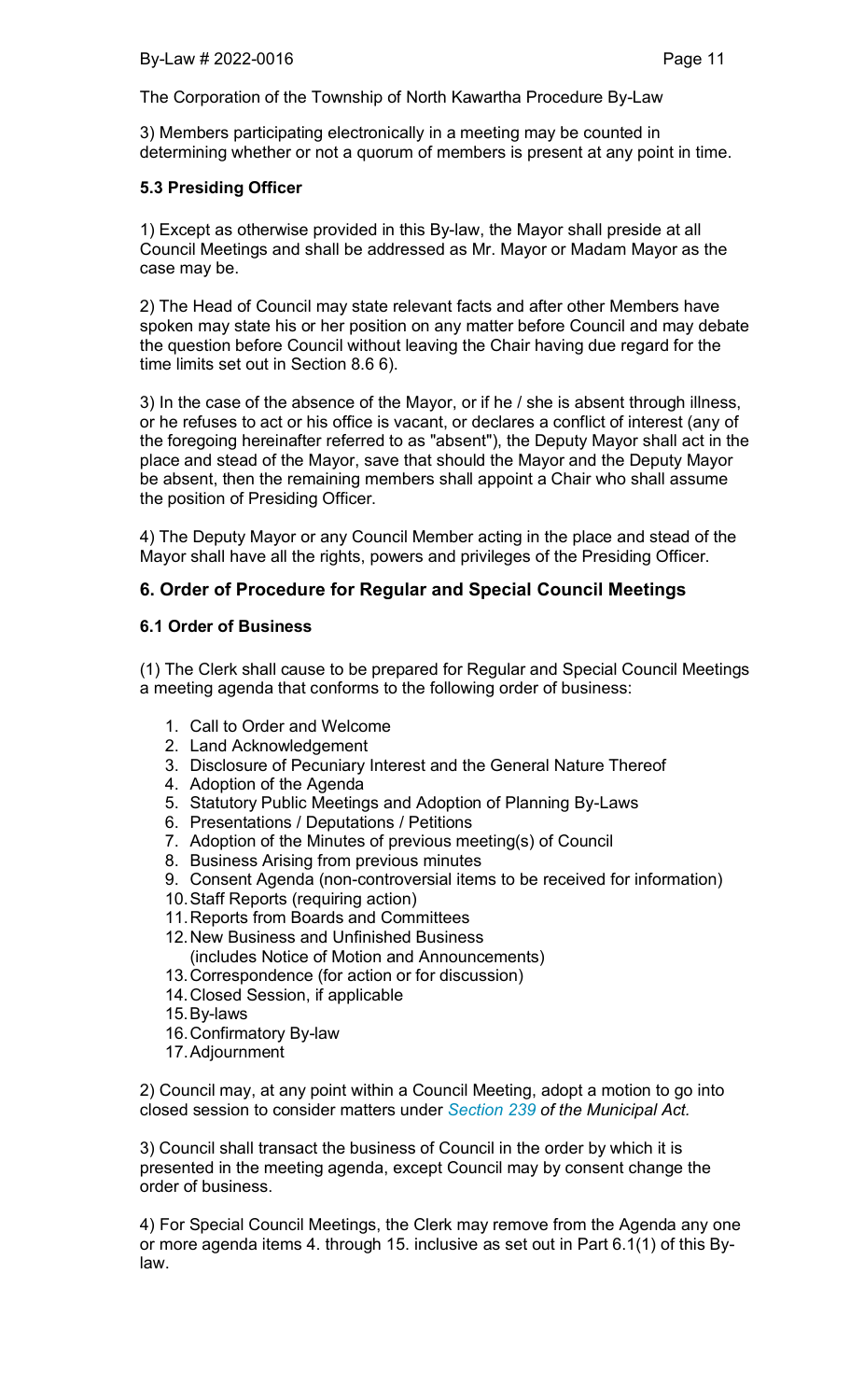## 6.2 Opening Procedure

1) As soon after the appointed time of the Council Meeting as there shall be a quorum present, the Mayor or such other Presiding Officer appointed as set out in Part 5.3 of this By-law shall take the Chair and:

- a) call the Members to order and welcome those in attendance
- b) deliver the Land Acknowledgement
- c) may provide information as deemed appropriate such as notable community events or news or moment of silence in recognition of significant event or holiday (ie. Remembrance Day)

# 6.3 Disclosure of Pecuniary Interest in Open Meetings

1) Any Member who has a pecuniary interest pertaining to any item listed on a meeting agenda shall provide such declaration in writing, prior to or as soon as possible after the meeting to the Clerk or secretary of the committee, as the case may be, in accordance with section 4.1 and 5.2 (1) of the MCIA, as amended.

2) Despite Section 1) above, and in accordance with Section 5 (2.1) of the MCIA, as amended, the member may take part in the discussion, including making submissions to council or local board, as the case may be, and may attempt to influence the voting on any question in respect of the matter, but may not vote, whether before during or after the meeting if the matter is to consider whether to suspend the remuneration paid to the member under subsection 223.4 (5) or (6) of the Municipal Act, 2001.

3) Members shall disclose any pecuniary interest with respect to any item discussed at a meeting or at a previous meeting at which the Member was absent and the Clerk shall record the disclosure in the minutes.

4) During a meeting, should a matter be raised that is not listed on the meeting agenda for which a Member has a pecuniary interest, the Member shall so declare such interest and the general nature thereof at that time, and the Clerk shall record the declaration in the minutes.

5) A registry of disclosures shall be kept and made available for public inspection on the Township of North Kawartha official website.

## 6.4 Adoption of Agenda

1) Where an item is not on the agenda but due to its urgent nature requires Council consideration at the Council Meeting, Council may add the item to the agenda by resolution.

2) Items added to the agenda by resolution shall be placed under New Business for consideration.

## 6.5 Consent Agenda

1) A consent agenda is a list of noncontroversial items of business that may be acted upon by a single motion.

2) The consent agenda may include staff reports provided for information of Council and items of correspondence for which no action is deemed necessary.

3) The Presiding Officer, upon reaching the consent agenda asks, "Does any member wish to remove any item from the consent agenda?" If removed the consent agenda item is placed on the regular agenda at the place in which it would normally be taken up. Having covered all items on the consent agenda, the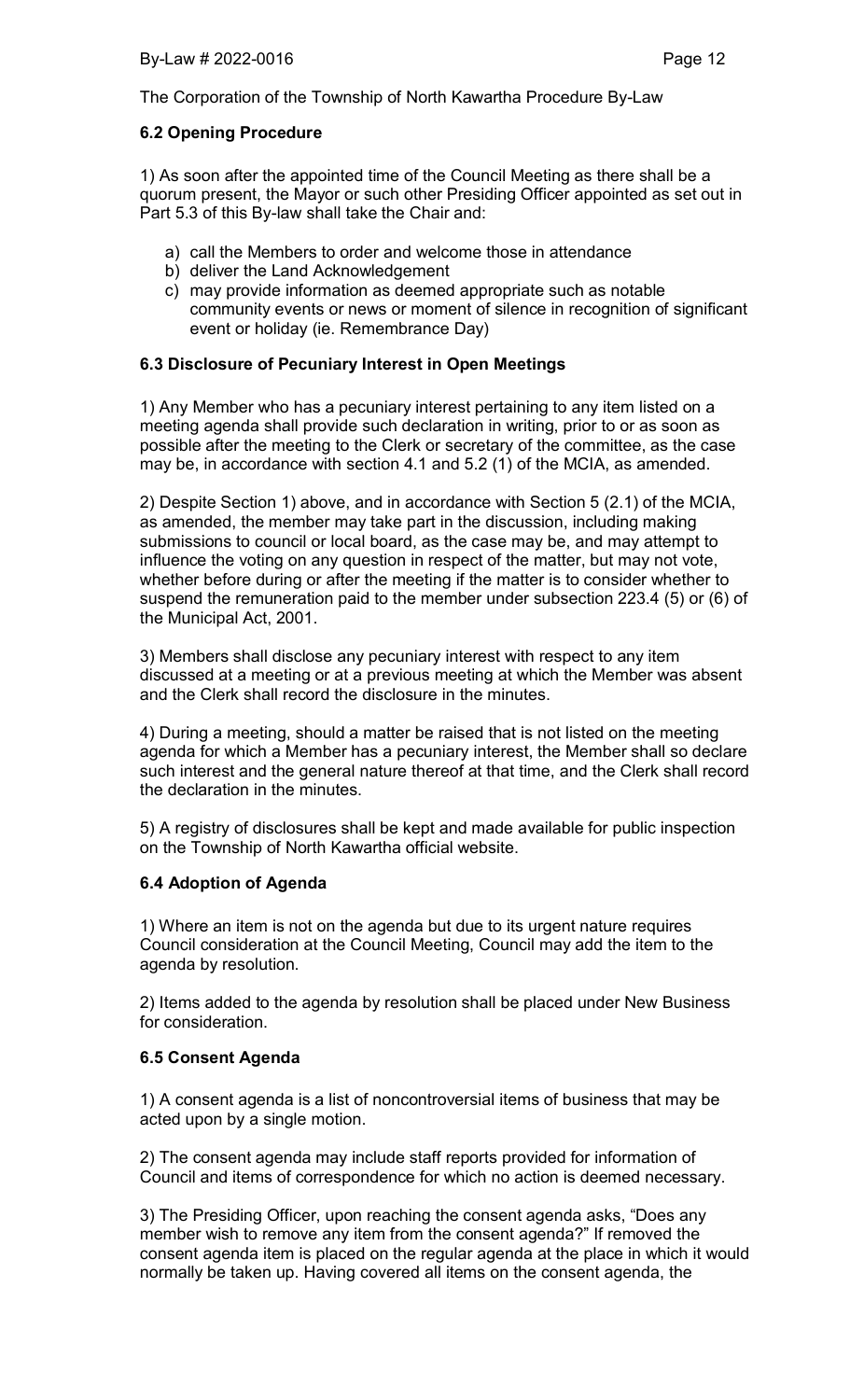presiding officer requests a motion to adopt the remaining items on the consent agenda.

## 6.6 Public Meetings

1) Where Council is required by law to hold a Public Meeting, or otherwise has resolved to hold a Public Meeting, such a meeting may be conducted at a Regular or Special Council Meeting.

2) The Clerk shall ensure that public meetings are incorporated in the meeting agenda as appropriate to address any requirements of law as may apply.

3) During a Public Meeting, any person wishing to address Council may come forward when prompted by the Presiding Officer, and such person shall address Council according to the same rules as apply to deputations appearing before Council under this By-law, except that:

- a) prior notice of one's desire to speak shall not be required;
- b) the Presiding Officer may call for a resolution to limit speakers to speak less than the time allotted or to grant permission for speakers to speak longer than the time allotted;
- c) a motion need not be considered by Council following each presentation.

## 6.7 Deputations

1) Persons desiring to address the Council or Committee in person, on his / her behalf, or by his / her agent, or on behalf of a group, on matters of fact or make a request of Council or Committee shall give written notice identifying the subject matter of the presentation to the Clerk by no later than 16:30 h (4:30 p.m.) five business days prior to the regularly scheduled Council or Committee Meeting. The Clerk may make a determination as to deferral of delegations to a subsequent meeting.

2) Persons desiring to address the Council or Committee in person, on his / her behalf, or by his / her agent, or on behalf of a group, on matters of fact or make a request of Council or Committee, related to a specific item listed on the current Meeting Agenda, shall be permitted to give notice to the Clerk by no later than 13:00 h (1:00 p.m.) on the day prior to the meeting.

3) Persons wishing to appear as a Deputation and who are not listed on the agenda may appear as a Deputation with consensus from the majority of the Members present.

4) Persons appearing as a Deputation shall be limited to a maximum of ten (10) minutes speaking time, and where a Deputation consists of more than one person, all persons combined shall be limited to two (2) speakers and a maximum of fifteen (15) minutes speaking time, but the Presiding Officer may call for a resolution to grant permission to any Deputation to speak for longer than the time allotted.

5) A Deputation may be refused when the subject matter is a matter of litigation or is beyond the jurisdiction of the Township of North Kawartha.

6) Council has the discretion to close a meeting to the public during a Deputation if the subject matter being considered relates to matters under *Section 239 of the Municipal Act.* (Reference Part 4.5 (4)).

7) During or following a Deputation, Members may ask specific questions relating to the presentation for the purpose of clarification without statement or comment.

8) Following a Deputation, Council may adopt a motion: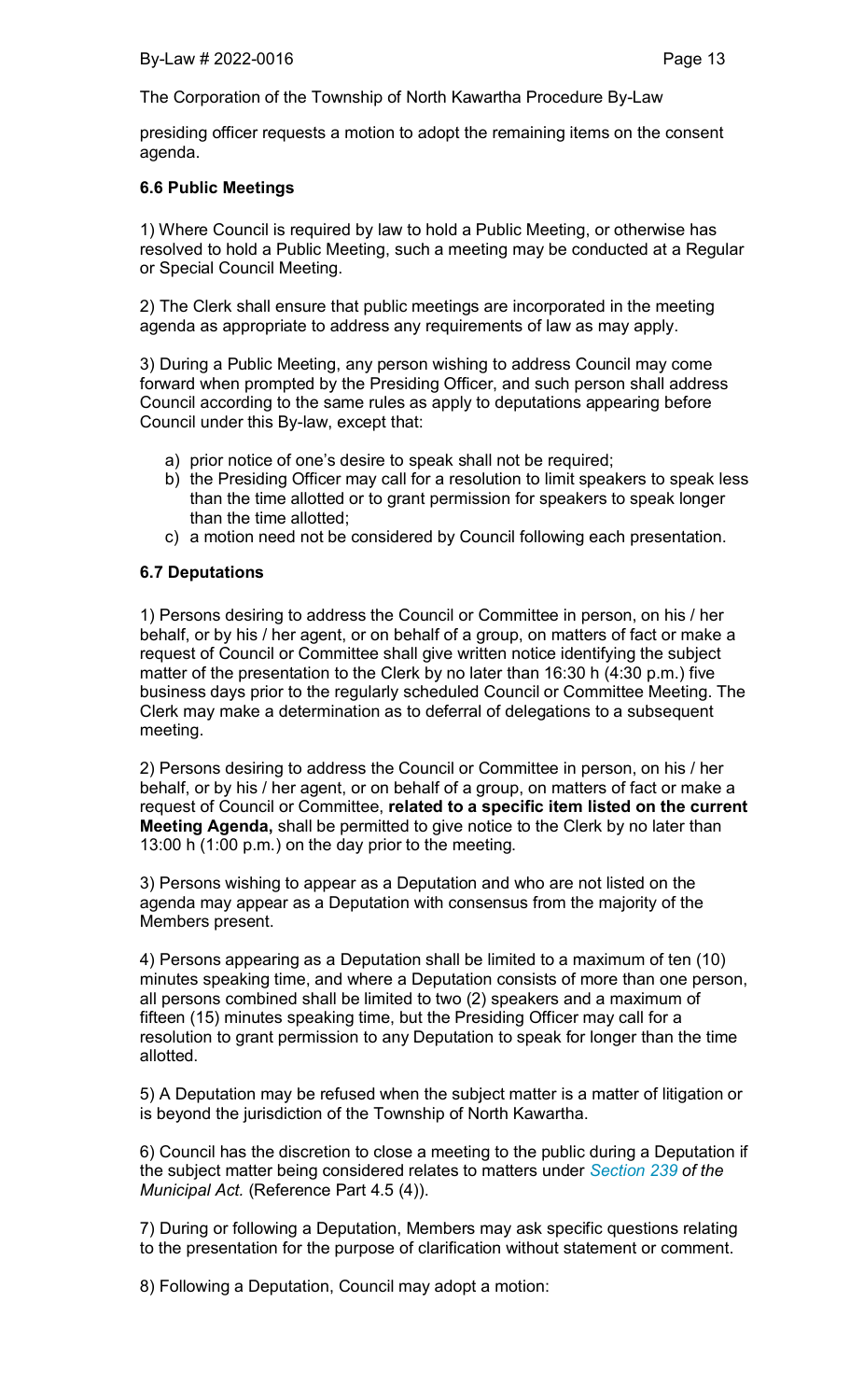- a) to receive;
- b) to refer to another item listed on the meeting agenda;
- c) to refer to a Committee, Local Board or Municipal staff for a report; or
- d) to refer to New Business for consideration.

# 6.8 Approval of Minutes

1) Council shall approve the minutes of previous Council Meetings by resolution.

2) Where any Member identifies an error in the minutes of a previous Council Meeting, the Member shall so advise Council and Council shall correct the minutes by a motion to approve the minutes, as amended. The Clerk shall so note such change in the minutes.

3) Council may adopt all minutes in one motion.

# 6.9 Correspondence, Communications and Petitions

1) Items of correspondence or other forms of written or audio and / or video recorded communications intended to be presented to Council on the meeting agenda, including petitions:

- a) shall be legibly written or printed;
- b) shall not contain any obscene or improper language or images; and
- c) shall contain the signature or name of at least one person.

2) To be eligible to appear on a meeting agenda, items of correspondence, communications or petitions shall be received by the Clerk no later than 16:30 h (4:30 p.m.) five (5) business days preceding the date of the next Regular Council Meeting. Notwithstanding the foregoing, items received after this time may be added to the meeting agenda by resolution of Council where such item(s) is relevant to a matter of business that is on the meeting agenda or is of a timesensitive nature.

3) Upon consideration of any item of correspondence, communication or petition; Council may adopt a motion to:

- a) receive the item of correspondence;
- b) refer the item of correspondence to another item listed on the meeting agenda;
- c) refer the item of correspondence to a Committee, Local Board or Municipal staff for a report; or
- d) may consider a substantive motion with respect to the same.

4) Items of correspondence shall be directed to Council and added to an agenda by Municipal staff in accordance with the Correspondence Protocol attached as Appendix "B" and forming part of this By-law.

# 6.10 Staff Reports or Requests for Staff Reports

1) Any Member may request Staff to prepare a report pertaining to any issue. Council by resolution shall direct staff as requested and shall provide direction as to when the report is required to be presented.

# 6.11 Consideration of Board / Committee Minutes and Recommendations

1) The Clerk shall ensure that minutes of all Local Boards and Committees are placed on the next Regular Council Meeting agenda as soon as practicable.

2) Council shall receive the minutes by resolution. All recommendations contained within those minutes requiring Council action will be placed on the agenda as the next item of business following the minutes for Council consideration.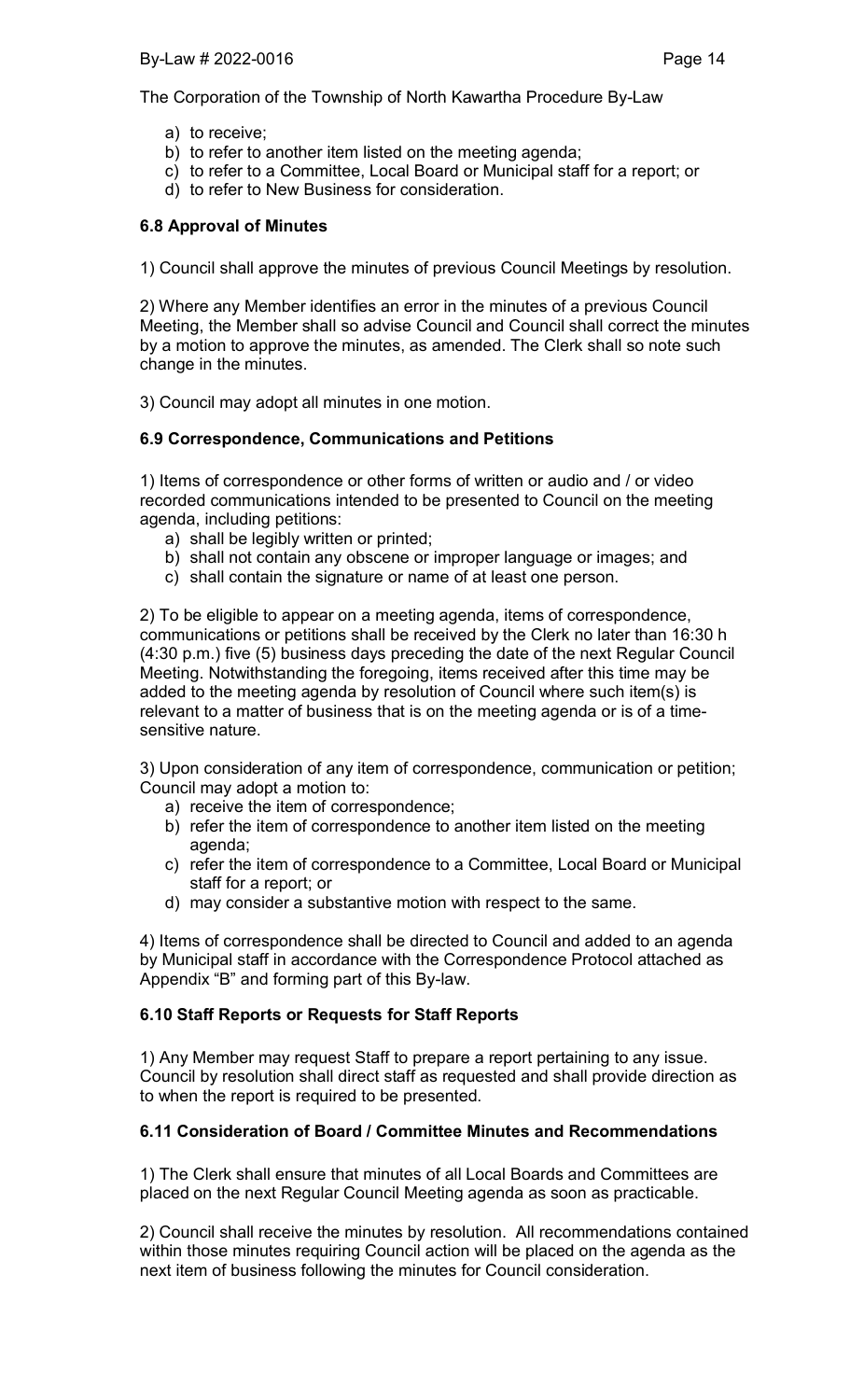## 6.12 Motions/Notice of Motions

1) Any Member may provide notice of his/her intent to introduce a motion for the consideration of Council at the next Regular Council Meeting by:

- a) filing with the Clerk in writing, no later than 16:30 h (4:30 p.m.) on the Tuesday preceding the date of a Regular Council Meeting, a proposed resolution that the Member intends to put forward for consideration at the Council Meeting, and such proposed motion shall be included in full on the meeting agenda; or
- b) giving written notice to Council, during Notice of Motions, that the Member intends to introduce a written resolution to be added to the Agenda at the next Regular Council Meeting with respect to a matter so declared.

2) Any motion may be introduced without providing notice of motion if Council dispenses with notice by a two-thirds vote.

3) The Clerk shall ensure that proposed motions, for which Notice of Motion has been given, or that otherwise failed to secure the requisite minimum two-thirds vote for items raised in New Business at a previous meeting, are included in full in the meeting agenda.

## 6.13 New Business

- 1) Under New Business, Council shall consider items:
	- a) added by resolution during Adoption of the Agenda;
	- b) referred to New Business pursuant to a Deputation;
	- c) raised by a Member that, in the opinion of the Member, are of urgent concern and within the jurisdiction of Council, or are of general interest;
	- d) notice of motion
	- e) announcements

2) Substantive motions may be introduced with respect to new items but to be considered by Council, without issuance of a Notice of Motion, a motion to consider an item shall be supported by minimum two-thirds vote, failing which the proposed motion shall be placed on the meeting agenda under New Business for consideration at the next Regular Council Meeting. If the motion to consider a new item is supported by a two-thirds vote then the next order of business is consideration of the new item.

## 6.14 By-laws

1) The meeting agenda shall list all proposed by-laws to be placed before Council for consideration.

2) No By-laws except a by-law to confirm the proceedings of council shall be presented to Council unless the subject matter thereof has been previously considered and recommended to Council.

3) All proposed by-laws shall be in typewritten form and shall contain no blanks except as may be required to conform to accepted procedure or to comply with the provisions of any Act and shall be complete with exception of the number and date thereof.

4) The procedure for consideration and enactment of by-laws shall be as follows:

a) every proposed by-law listed on the agenda under statutory public meetings may be considered by a single motion, all other by-laws shall be considered by Council for enactment by one main motion, but any Member may request that a proposed by-law be considered separately from other bylaws under consideration, and without debate or right of appeal the Presiding Officer shall remove the proposed by-law from the motion to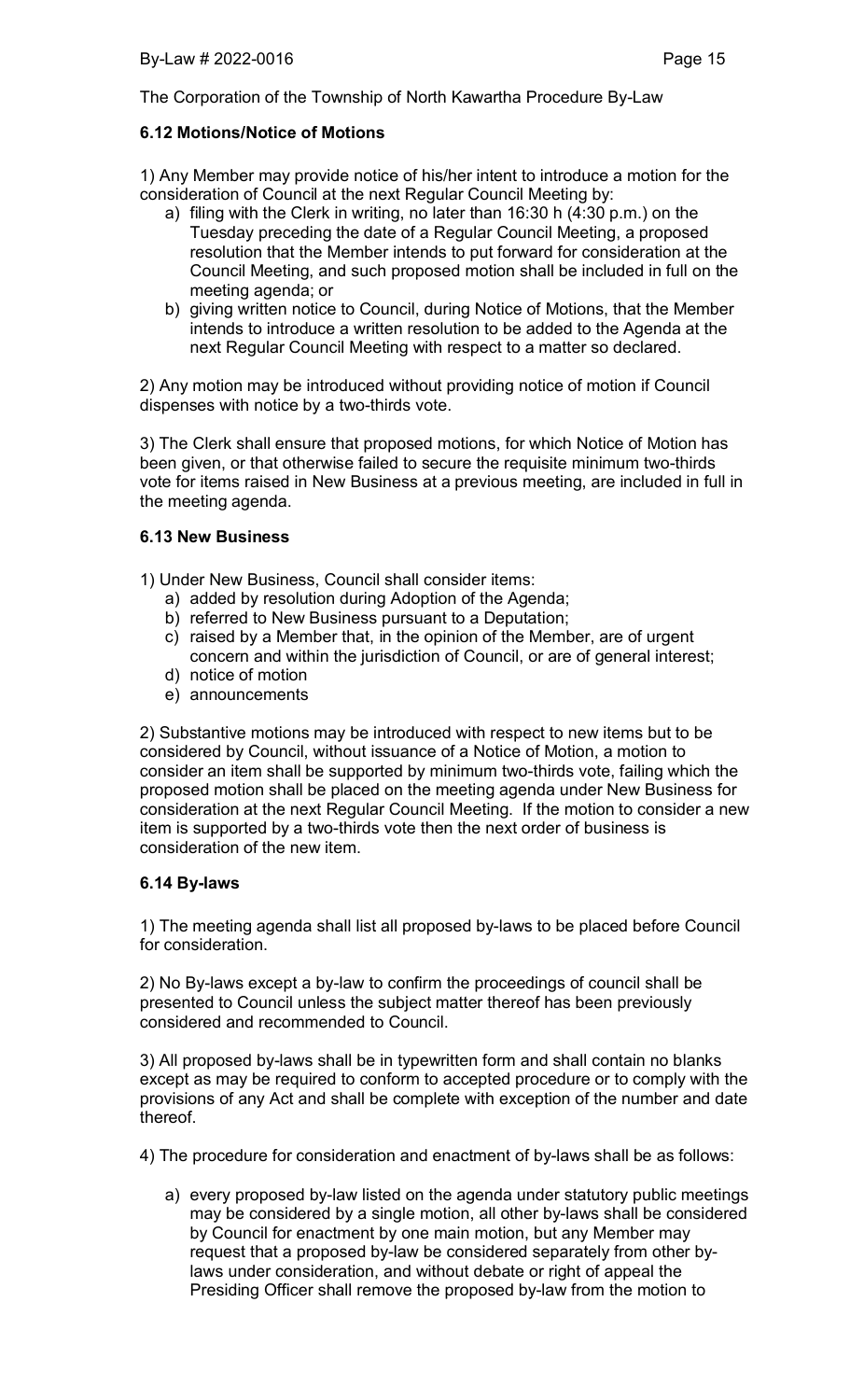enable the said by-law to be considered for enactment separately; and

- b) following voting on the main motion, Members may discuss any by-law removed from the main motion and Council may entertain motions to amend any provision of any proposed by-law, and where a motion is adopted to amend a by-law that was removed from the main motion, the proposed by-law shall be amended accordingly before being placed before Council for enactment.
- c) every by-law enacted by the Council shall be numbered and dated and shall be sealed with the seal of the Corporation and signed by the Clerk and the Presiding Officer and shall be kept in the office of the Clerk or municipal vault for safekeeping.

## 6.15 Announcements

1) Members may verbally introduce information respecting special events, meetings, notices, declarations or proclamations that are considered to be of general interest to the Community under New Business.

2) Any person or organization wishing to have the Mayor make an announcement respecting a special event, meeting, notice, declaration or proclamation shall forward such request to the office of the Mayor no later than 16:30 h (4:30 p.m.) on the Tuesday preceding the date of the next Regular Council Meeting, and such request shall:

a) be legibly written or printed;

b) clearly specify the nature of the requested announcement; and

c) contain the signature of at least one person who is making the request; but the Mayor shall be under no obligation to make any announcement so requested.

## 6.16 Confirm Proceedings By-law

1) Council shall adopt a confirm proceedings by-law respecting the actions taken by Council with respect to each report, motion, resolution or other action taken by Council at a Council Meeting, and such by-law may be enacted by one motion that is not amendable or debatable.

## 6.17 Adjourn / Curfew

1) All day meetings will adjourn no later than 5:00 p.m. local time and all evening meetings will adjourn at 11:00 p.m. local time if in session at that time, unless otherwise determined by a two-thirds vote of the Members present that the meeting shall be extended for a maximum of 30 minutes.

2) In the instance of a grave disorder arising during a Council Meeting, adjournment shall be possible at any time.

# 7. Order of Procedure For Closed Council Meetings

## 7.1 Meeting Agenda for Closed Council Meetings

1) The Clerk shall prepare for the use of the Members at Closed Council Meetings an agenda that conforms to the following order of business:

- 1. Call to Order
- 2. Disclosure of Pecuniary Interest and the General Nature Thereof
- 3. Approval of the Agenda
- 4. Approval of Closed Minutes (if necessary)
- 5. Items for Consideration
- 6. Adjournment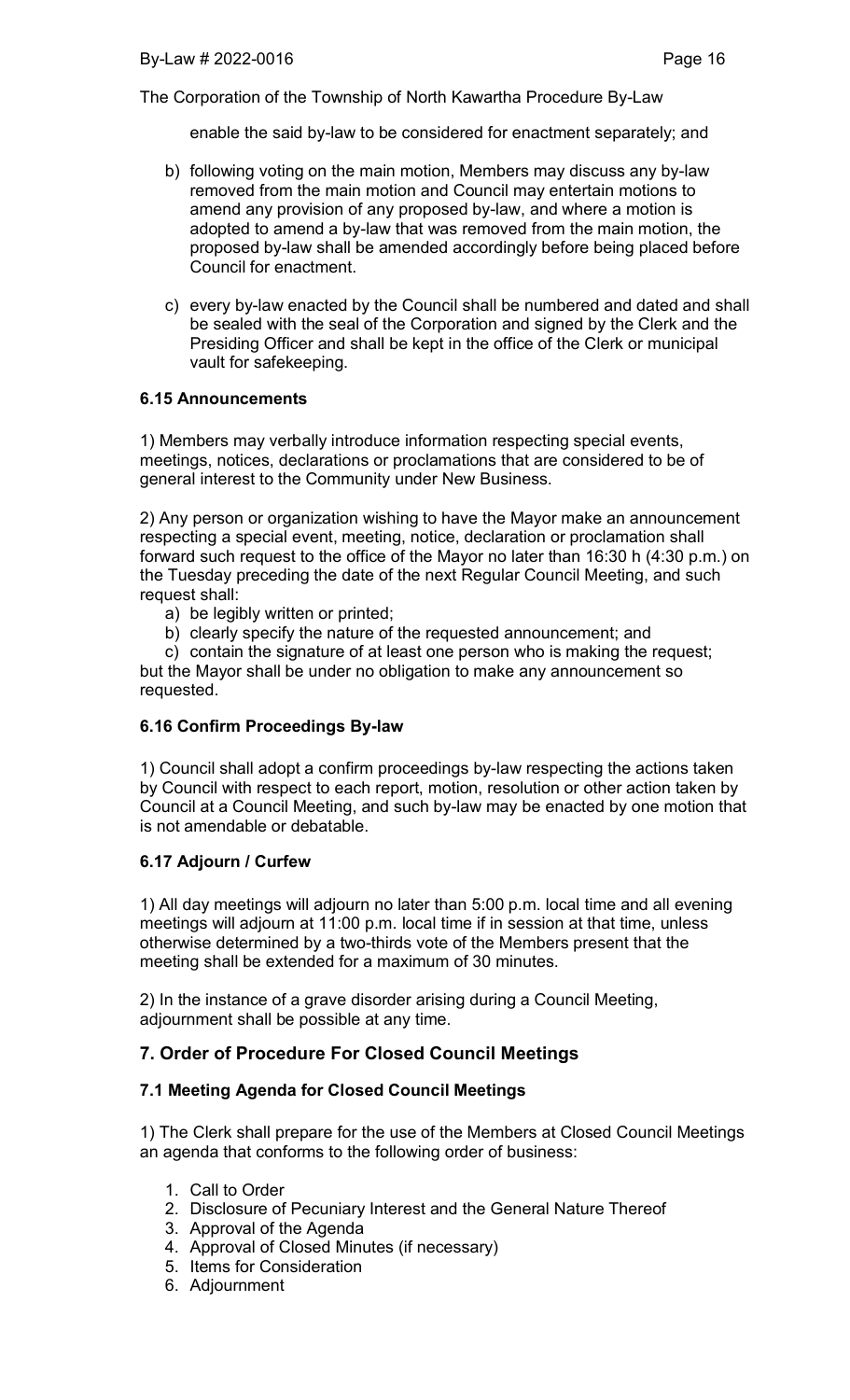2) Where Council elects to go into a closed session in the midst of a Regular or Special Council Meeting, the Call to Order is not necessary and the Adjournment will be a motion to return to Open Session.

3) Prior to going into closed session, Council shall adopt a resolution stating the fact of holding a Closed Meeting and setting out the general nature of the matter or matters to be considered at the Closed Meeting or in the case of a Closed Meeting for education or training the subject matter

## 7.2 Disclosure of Pecuniary Interest at Closed Council Meetings

1) Any Member, prior to any consideration of any matter at a Closed Council Meeting, shall disclose any pecuniary interest and the general nature thereof with respect to any item on the meeting agenda, and shall provide such declaration in writing to the Clerk and the Clerk shall record the declaration in the minutes.

2) Any Member shall disclose any pecuniary interest and the general nature thereof with respect to any item discussed at a previous Closed Council Meeting at which the Member was absent, and shall provide such declaration in writing to the Clerk, and the Clerk shall record the declaration in the minutes.

3) Any Member declaring a pecuniary interest in any matter under consideration in a Closed Council Meeting shall vacate the meeting room during the time Council considers the matter.

## 7.3 Procedures for Closed Council Meetings

1) The Rules governing the procedure of Council and the conduct of Members shall be observed in Closed Meetings, with the necessary modifications.

2) No matter shall be discussed at a Closed Council Meeting that is not consistent with the motion to go into closed session adopted during the opening procedure.

3) If a matter arises in a Closed Meeting that a Member feels is not appropriate to consider in closed session, the Member shall be provided the opportunity to explain his/her reasons and to persuade Council to have the matter discussed in an Open Council Meeting.

4) Where, following such endeavour the majority of Council believes the matter is to be considered in closed session, the Member may withdraw from the meeting room during consideration of the matter, and the Clerk shall so note in the minutes.

## 8. Rules Of Procedure For Council Meetings

## 8.1 Duties of the Presiding Officer

1) It shall be the duty of the Presiding Officer to:

- a) open the meeting of Council by taking the chair and calling the meeting to order;
- b) announce the business before the Council in the order in which it is to be acted upon;
- c) provide an opportunity to any Members of Council to declare a conflict of interest with respect to any item on the agenda;
- d) receive and submit, in the proper manner, all motions presented by Members;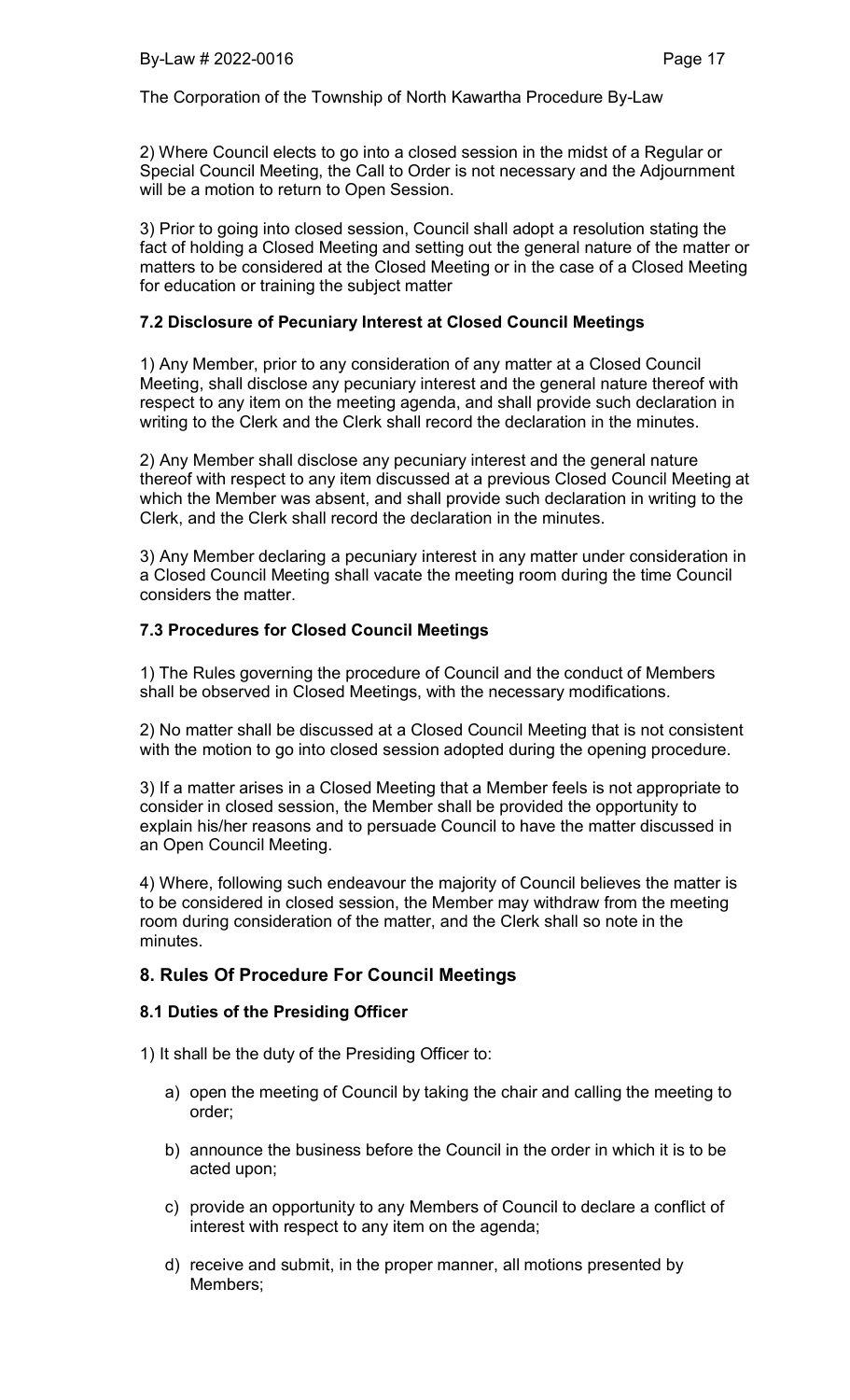- e) put to vote all questions which are regularly moved and seconded, or necessarily arise in the course of proceedings, and to announce the result;
- f) decline to put to vote, motions which infringe the rules of procedure;
- g) enforce the rules of procedure;
- h) enforce on all occasions, the observance of order and decorum among the Members;
- i) call by name, any Member persisting in breach of the rules of order of the Council, thereby ordering him/her to vacate the Council Chamber and, if the Member named apologizes, to call a vote of Council to determine if the Member will be permitted to return to the Council Chamber;
- j) allow questions to be asked through the Chair from any Officer of the Township;
- k) provide information to Members on any matter regarding the business of the Township;
- l) receive all messages and other communications and announce them to Council;
- m) present recommendations of committee members who serve on committees, when directed to do so in a particular case, or when it is made a part of his (her) general duties by a rule of procedure;
- n) authenticate, by signature all by-laws, resolutions and minutes of Council;
- o) inform the Council, when necessary or when referred to for the purpose, on a point of order, a point of personal privilege, or of a breach of the assembly's privileges;
- p) represent and support the Council, declaring its will and implicitly obeying its decisions in all things;
- q) ensure that the decisions of Council are in conformity with the laws and bylaws governing the activities of Council;
- r) to order any individual or group in attendance at the meeting to cease and desist any behaviour which disrupts the order and decorum of the meeting and to order the individual or group to vacate the Council Chambers where such behaviour persists;
- s) recess the meeting when necessary in accordance with the Rules;
- t) to adjourn the meeting when the business is concluded or in the case of grave disorder arising in the Council Chamber.

## 8.2 Rules of Decorum

1) No Member shall:

- a) speak disrespectfully or use offensive words or un-parliamentary language;
- b) speak on any subject other than the subject in debate;
- c) communicate with any other member electronically to debate;
- d) criticize any decision of the Council except for the purpose of moving that the question be reconsidered;
- e) disobey the Rules;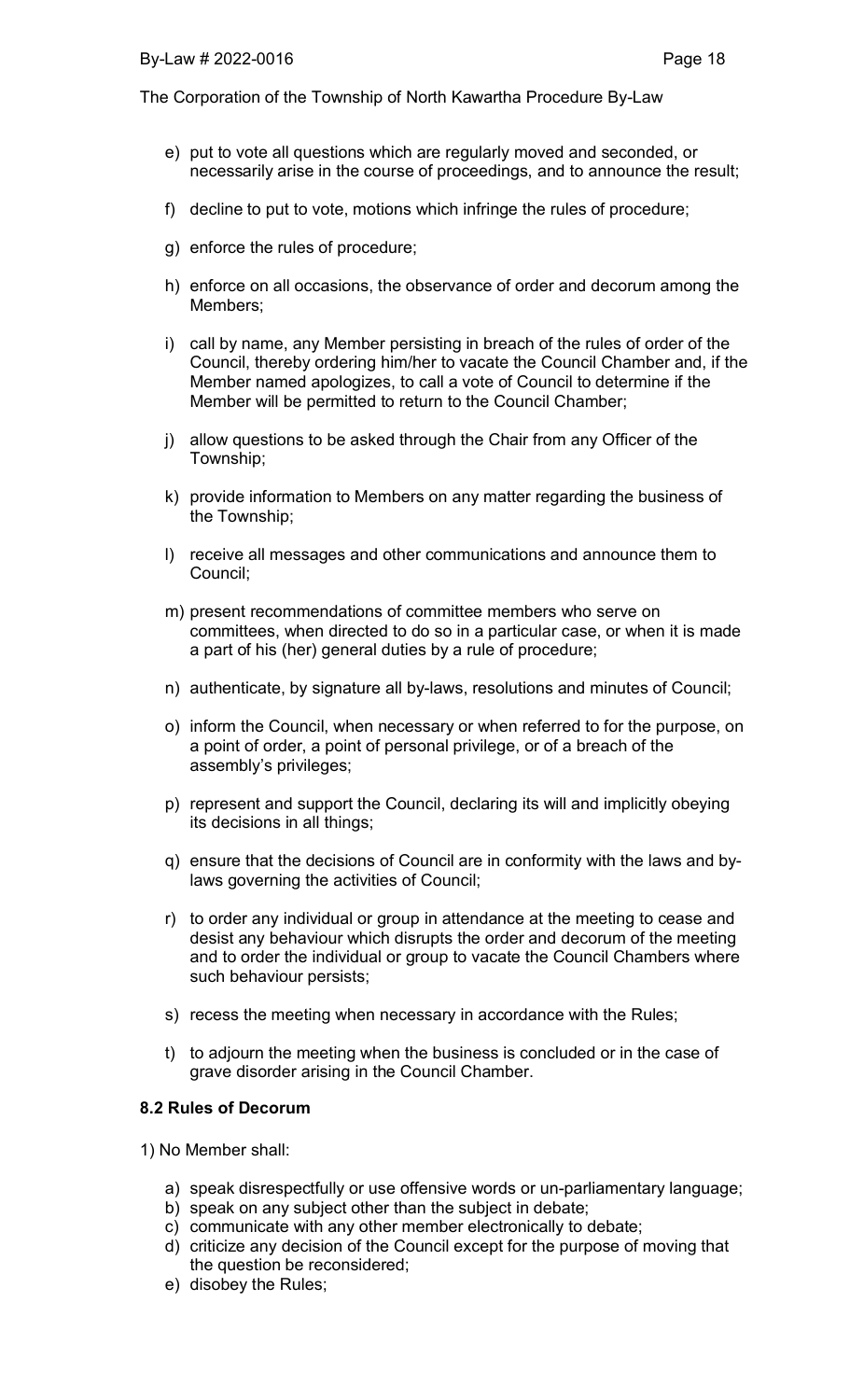f) disobey the rulings of the Presiding Officer or of the Council on questions respecting the interpretation or application of the Rules except for the purpose of appealing the decision in accordance with the Rules.

2) No Member shall speak until recognized by the Presiding Officer. All Members shall speak into their microphone to ensure all those in attendance can hear the Member's comments.

3) No person except Members and Officials shall be allowed to come within the council table during a Council Meeting or place on the desks of Members or otherwise distribute any material whatsoever unless such person is so acting with the approval of the Mayor or the Presiding Officer as applicable.

5) When the Presiding Officer is putting a question to a vote, no Member shall leave or make a disturbance.

6) If any Member of the Council desires to leave a Council Meeting prior to the adjournment thereof and not return, the Member shall so advise the Presiding Officer and the Member's departure and the time thereof shall be recorded in the minutes.

7) Should Council not maintain a quorum due to the departure of one or more Members prior to the adjournment of a Council Meeting, the Clerk shall declare the Meeting adjourned.

8) Where any person not being a Member or an Official desires to address Council, other than as a Deputation listed on the meeting agenda, the person shall be permitted to do so only with the consent of the majority of the Members present, but such approval shall not be required where a person has a statutory right to be heard by Council or Council is holding a Public Meeting for the purpose of receiving comments from the public.

9) Once Council has dispensed with an item by vote, the same matter may not be reopened for further discussion or consideration at the same Council Meeting, but a Member may issue a notice of motion to reconsider as set out in Part 6.11(1) of this By-law.

10) The Presiding Officer may declare a recess at any point during a Council Meeting with the consensus of Council without the necessity of a motion.

#### 8.3 Rules of Procedure Respecting Motions

1) Motions, to be considered, shall be clearly stated and shall not contain disjointed thoughts or directions that in the opinion of the Presiding Officer are excessively difficult to interpret.

2) Where the Presiding Officer believes a motion is complex, or not clearly stated, or contains disjointed thoughts or directions, the Presiding Officer may:

- a) require the Member to put forward the motion in written form; and/or
- b) rule that such motion is out of order due to its uncertainty and not place the question before Council for consideration.

3) The Presiding Officer shall not permit debate on a motion or put a motion to vote until the motion is formally seconded.

4) When a motion is presented in writing, it shall be read by the Presiding Officer or the Clerk, when directed by the Presiding Officer, before debate.

5) A motion that has been duly seconded may be withdrawn subject to the following provisions: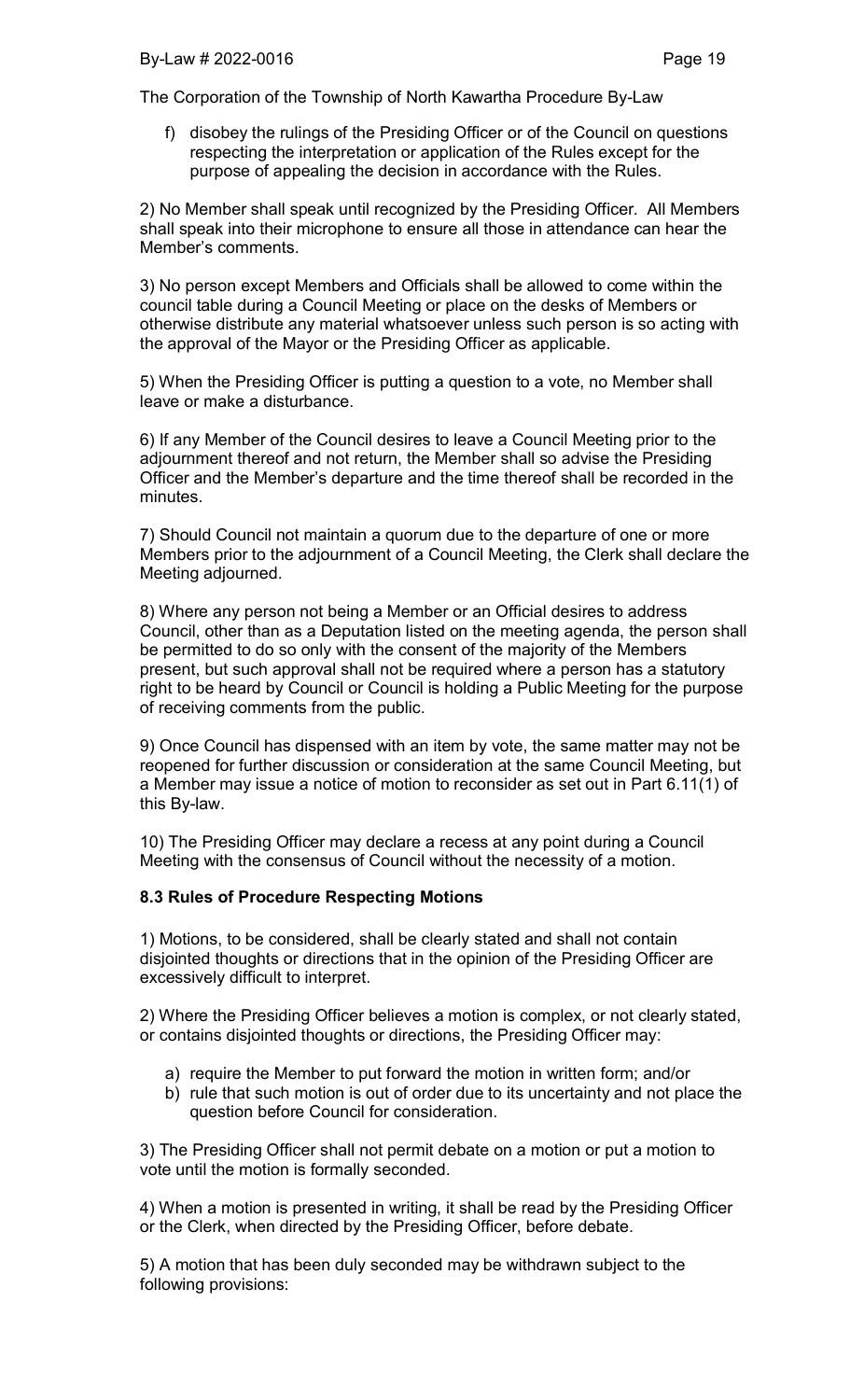- a) A motion can only be withdrawn by the mover with the consent of Council.
- b) Withdrawal of a motion shall be in order at any time during debate.
- c) If no Member objects to the withdrawal of the motion, the motion shall be considered withdrawn.
- d) If a Member objects to the withdrawal of a motion, a withdrawal motion shall be entertained, and if such motion receives a seconder, it shall be decided prior to consideration of any other motion.
- e) If a motion is withdrawn the effect is the same as if it had never been made.

6) A motion containing two or more distinct proposals may be divided by leave of Council, and Council shall consider each part separately.

7) A main motion properly before the Council shall receive disposition before any other motion can be considered, except in respect of matters listed below and according to the listed priorities, namely to:

- a) recess;
- b) adjourn;
- c) postpone the motion under consideration to a definite date;
- d) postpone the motion under consideration indefinitely;
- e) refer the motion under consideration to a Committee or staff for a report;
- f) amend the motion under consideration; and
- g) close debate (to end debate on the motion under consideration).

8) A motion to recess:

- a) is permissible when there is business before Council for consideration;
- b) shall specify the length of time of the recess;
- c) is not debatable except with regard to the length of the recess; and
- d) shall be amendable with respect to the length of the recess.
- 9) A motion to adjourn:
	- a) is permissible;
	- b) is not amendable;
	- c) is not debatable;
	- d) is not in order when a Member is speaking or during a vote; and
	- e) when resolved in the negative, cannot be made again until the Presiding Officer has deemed sufficient business has been conducted by Council in the intervening time.

10) A motion to postpone:

- a) may or may not state a definite time or date as to when the matter shall be further considered;
- b) shall apply to the main motion and to any motions to amend the main motion that are pending;
- c) is not debatable except as to date or time; and
- d) shall not be amendable except as to date or time.

Where a motion to postpone is adopted without a definite time or date as to when the matter shall be further considered, Council shall not consider the matter until such time as Council, by resolution, brings back the matter for consideration.

11) A motion to refer:

- a) shall be open to debate;
- b) may be amended;
- c) shall include the terms of referral including the time or conditions under which the matter is to be returned to Council for consideration; and
- d) may include the reasons for the referral.

12) A motion to amend:

- a) shall be relevant to the main motion;
- b) shall not be directly contrary to or propose a direct negative to the main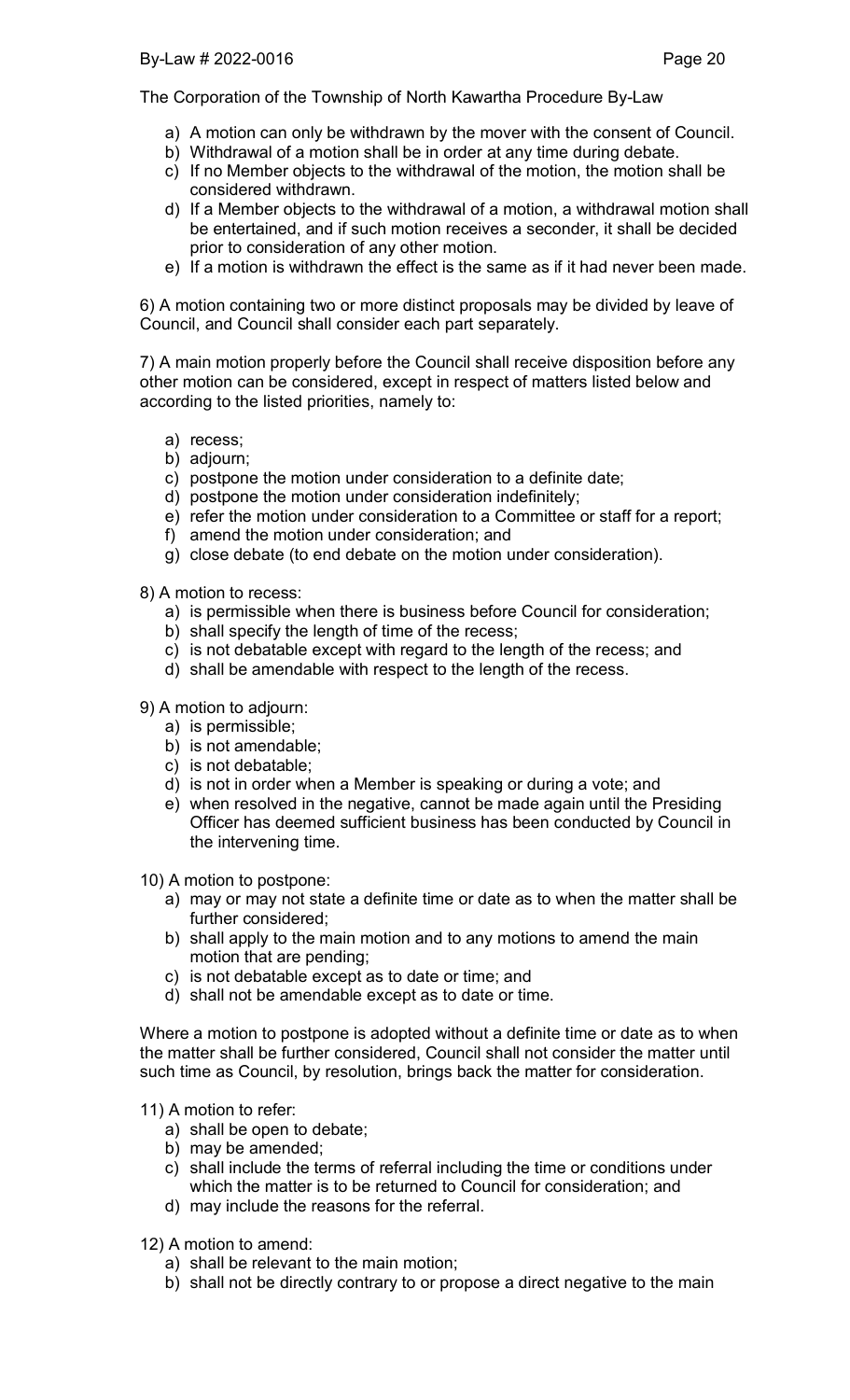motion;

- c) shall be debatable; and
- d) shall not itself be amended more than once;
- e) and motions to amend shall be put to a vote in reverse order from which motions to amend are put forward, and should the motion to amend be carried, the main motion shall then be considered by Council as amended.

Notwithstanding the foregoing, a motion to amend shall not be required where the mover and seconder of the main motion agree to re-word the main motion to accommodate a proposed amendment and no Member of Council objects.

- 13) A motion to close debate:
	- a) is not permissible until every Member present has had the opportunity to speak to the question at least once;
	- b) is not amendable;
	- c) is not debatable; and
	- d) requires a two-thirds vote of the Members present;
	- e) and upon adoption, the Presiding Officer shall forthwith put the main motion and all amendments thereto to a vote.

14) A motion to suspend the rules:

- a) is permissible in accordance with Part 8.10 of this By-law;
- b) is not debatable;
- c) is not amendable;

out in Part 8.4 of this By-law.

- d) shall include a statement as to the purpose of the suspension;
- e) requires a two-thirds vote of the Members present; and
- f) is not permissible with regard to any statutory requirements that apply to the proceedings of Council.

15) A motion to change the order of business as presented in the meeting agenda shall not be amendable or debatable.

- 16) Dilatory motion, which shall include:
	- a) any motion made subsequent to a motion that was lost that is substantially the same as the lost motion where, in the opinion of the Presiding Officer, the motion is made for the purpose of delay or to frustrate Council; and
	- b) any motion made that is absurd or frivolous, or that cannot be effected; shall not be entertained by the Presiding Officer.

17) Any Member who wishes to introduce a motion that is contrary to a motion that has been adopted by Council shall employ the reconsideration procedures as set

## 8.4 Rules of Procedure Respecting Reconsideration

1) A motion to reconsider is in order at any time, even when another Member has the floor, or while Council is voting on the motion to adjourn.

2) A motion to reconsider can be made only at the Meeting in which the vote on the original motion to be reconsidered was taken, or at the next succeeding Regular Council Meeting. It must be made by a Member who voted with the prevailing side. Any Member may second the motion to reconsider the vote.

3) The effect of making this motion is to suspend all action the original motion would have required until the reconsideration.

4) If the motion to reconsider is lost it cannot be repeated except by general consent. No question can be twice reconsidered unless it was materially amended after its first reconsideration. A reconsideration requires only a majority vote, regardless of the vote necessary to adopt the motion reconsidered.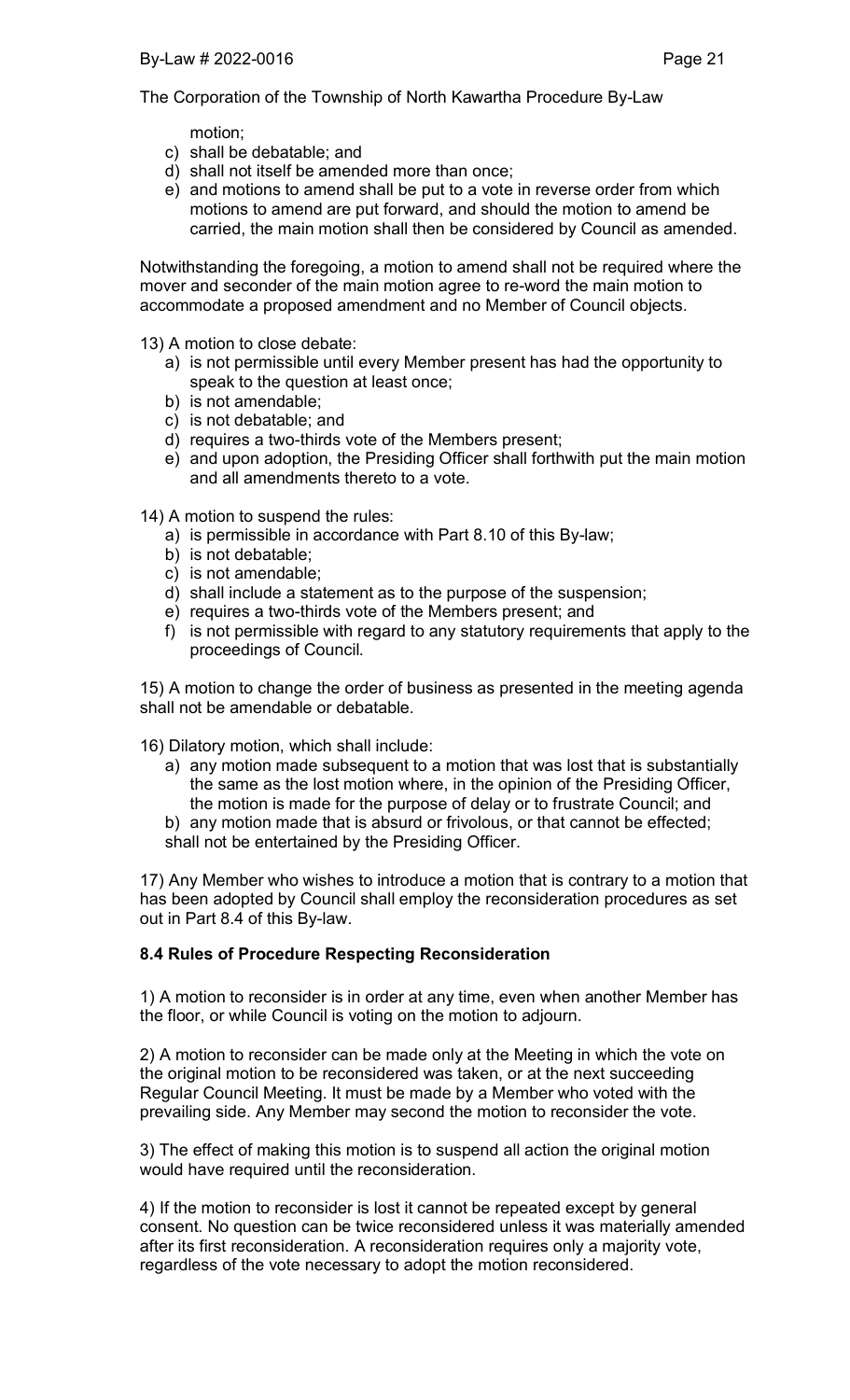5) If the motion to reconsider is adopted, the next order of business is the original motion that was reconsidered.

## 8.5 Voting on Motions

1) No vote shall be taken in a Council Meeting by ballot or by any other method of secret voting, unless authorized under the *Municipal Act.*

2) The Presiding Officer shall be entitled to vote on any question, but is not required to vote unless:

- a) a Member has requested a Recorded Vote; or
- b) the votes of all other Members present produces an equality of votes.

3) Immediately preceding the taking of the vote on a motion, the Presiding Officer may read the motion or request the Clerk to read the motion in the form introduced and shall do so if required by a Member, and the motion shall be stated in the form in which it will be recorded in the minutes.

4) After a motion is put to a vote by the Presiding Officer, no Member shall speak to the question nor shall any other motion be made until after the vote is taken and the result has been declared.

5) A separate vote shall be taken upon each proposal contained in a motion that has been divided with leave of the Council.

6) The manner of determining the decision of Council on a motion shall be by show of hands, and the Presiding Officer shall determine the adequacy of the show of hands, and upon being satisfied with the adequacy of the show of hands, the Presiding Officer shall declare the results of the vote by stating that the motion is carried or that the motion is lost, as appropriate.

7) Where a Member elects not to vote, the action shall be considered to be a negative vote to the motion.

8) Any motion on which there is a tie vote shall be deemed to be lost and furthermore, deemed a vote in the negative or a vote in opposition based on the principle that a clear majority is required to effect any change, modification or variation from that which exists or is established. Nothing in the Rules shall apply to prevent the Presiding Officer from voting to create a tie.

9) If any Member disagrees with the declaration of the Presiding Officer that a motion has been carried or lost, the Member, immediately after the declaration by the Presiding Officer, may appeal the declaration and request that a Recorded Vote be taken, whereupon the Clerk shall poll the Council.

10) When a Member requests a Recorded Vote on a motion, all Members present shall vote when polled by the Clerk by verbally indicating Yes or No, and the Clerk shall record the results of the vote in the minutes.

A Member may request a Recorded Vote immediately prior to or subsequent to the taking of a vote on a motion.

The Clerk shall conduct the recording of votes of all Members alphabetically, with the Deputy Mayor and Mayor being polled last.

## 8.6 Rules of Debate

1) Every Member, prior to speaking to any question or motion, shall so indicate to the Presiding Officer through the raising of a hand of his/her desire to speak, and no Member shall speak until recognized by the Presiding Officer as having the floor.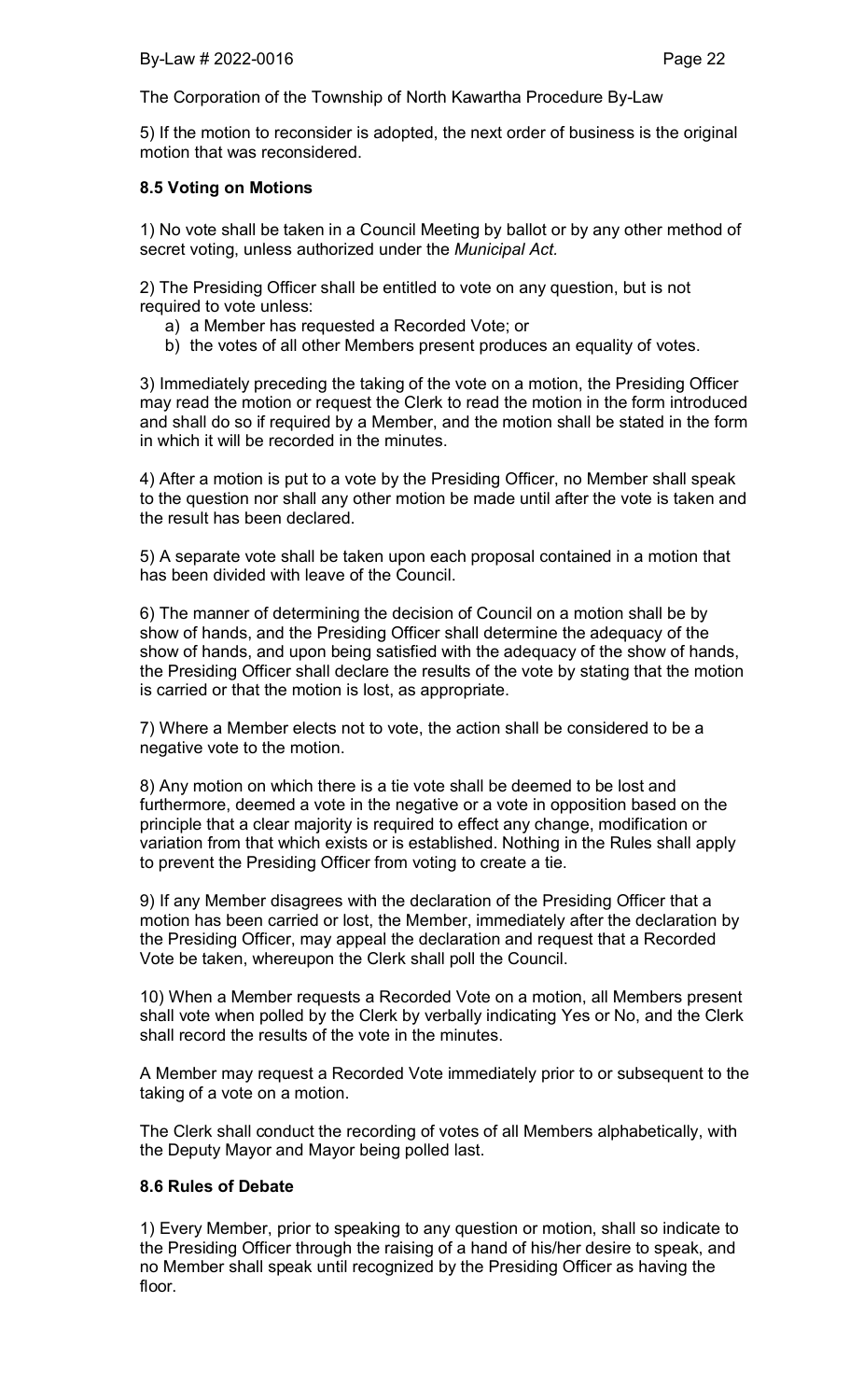When two or more Members raise their hands to indicate their desire to speak, the Presiding Officer shall determine who was the first to so indicate, and shall designate such Member as having the floor, and the subsequent Members who shall have the floor and the order of same, and the determination of the Presiding Officer in such respect shall not be subject to appeal.

2) All Members and Officials who are called upon to speak during a debate shall direct their comments and questions to the Presiding Officer.

3) When a Member is speaking, no other Member shall interrupt except to rise on a point of order, a point of personal privilege, or a point of privilege affecting the assembly.

4) Any Member may request the Presiding Officer to read the motion under discussion at any time during debate, but such request shall not be made so as to interrupt another Member while speaking.

5) No Member shall speak more than once to the same motion until every Member who desire to speak has spoken, except that the Member who made the motion shall be entitled to a reply immediately prior to the calling of a vote by the Presiding Officer.

6) No Member, without leave of Council, shall speak to the same motion more than twice, or in reply, for longer than five (5) minutes, excluding staff response time without leave of the Presiding Officer.

7) During debate, a Member may ask a question of another Member only for the purpose of obtaining information or clarification relating to the matter under discussion, and such question shall be stated briefly and clearly, and the Member to whom the question was directed shall respond briefly and clearly to the question, but shall not introduce any new information other than was posed in the question.

8) When a Member has been recognized by the Presiding Officer as having the floor, immediately before speaking, such Member may ask a question of the Presiding Officer or an Official on the matter under discussion, but only for the purpose of obtaining information or clarification, following which the Member shall speak.

Presiding officer may relinquish the chair or council may request for purpose of extended debate

10) The Presiding Officer may, at any time, declare a recess for five (5) minutes in order to consult Officials with respect to matters of procedure and interpretation of the Rules.

11) The following matters and motions may be introduced orally without written notice and without leave, except as otherwise provided in the Rules:

- a) Point of order;
- b) Point of personal privilege;
- c) Point of privilege affecting the assembly;
- d) Presentation of petitions;
- e) Motion to refer;
- f) Motion to postpone;
- g) Motion to amend;
- h) Motion to close debate (end debate);
- i) Motion to recess;
- j) Motion to adjourn;
- k) Motions pursuant to Correspondence and New Business.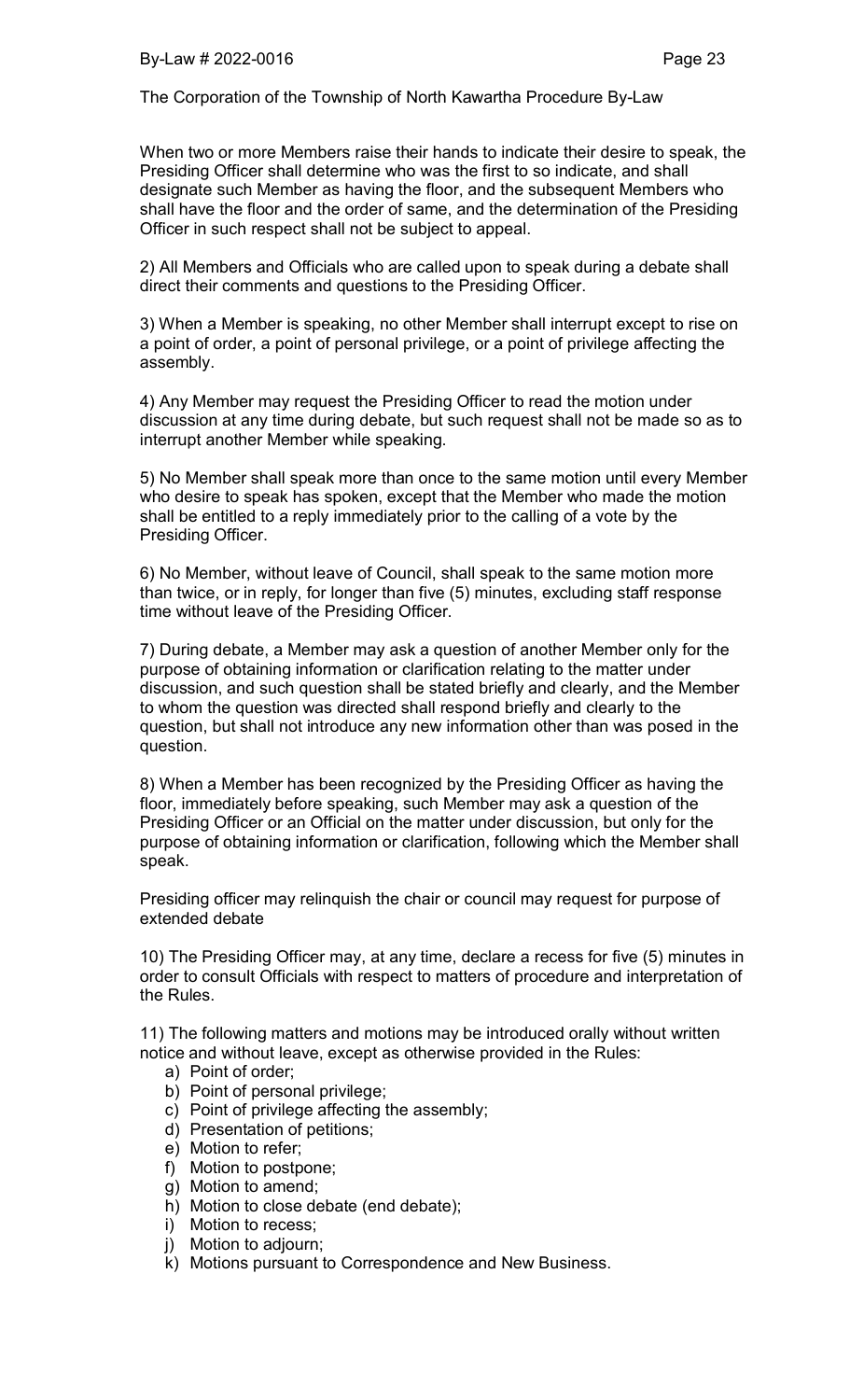12) When the Presiding Officer calls for the vote on a motion, each Member shall remain seated until the result of the vote has been declared by the Presiding Officer, and during such time no Member shall speak to any other Member or make any noise or disturbance.

13) In all proceedings of a Council Meeting the Presiding Officer shall decide and rule upon all matters pertaining to the Rules, subject to an appeal in which case the matter shall be decided by the Council.

14) When a Member wishes to appeal the ruling of the Presiding Officer, except as prohibited by the Rules, the Member shall introduce the following motion with a view to having same considered by Council:

"That the ruling of the Chair be appealed and set aside."

## 8.7 Point of Order

1) A Member may raise a point of order at any time, whereupon the Mayor or Chair shall;

- a) Interrupt the matter under consideration;
- b) Ask the member raising the point or order to state the substance of, and the basis for, the point of order; and
- c) Rule on the point of order immediately without debate by Council or Committee.

2) A Member of Council or Committee may appeal the ruling of the Mayor or Chair to Council or Committee which will then decide on the appeal, without debate, by way of a majority vote of the members present. If there is no appeal, the decision of the Mayor or Chair shall be final.

## 8.8 Point of Privilege

1) A Member may raise a point of privilege at any time if he or she considers that their integrity, the integrity of Council or the Committee as a Whole or staff has been impugned, whereupon the Mayor or Chair shall:

- a) Interrupt the matter under consideration;
- b) Ask the member raising the point of privilege to state the substance of, and the basis for, the point of privilege; and
- c) Rule on the point of privilege immediately without debate by Council or Committee.

2) A Member of Council or Committee may appeal the ruling of the Mayor or Chair to Council or Committee.

3) If there is no appeal, the decision of the Mayor or Chair shall be final. The Council or Committee, if appealed to, shall vote on the motion without debate by way of a majority vote of the members present and its decision shall be final.

4) Where the Mayor or Chair considers that the integrity of any Municipal employee has been impugned or questioned, the Mayor or Chair may permit staff to make a statement to Council or Committee.

## 8.9 Expulsion for Improper Conduct

1) The Presiding Officer, where a warning or ruling has not been heeded, may expel any Member or person from the meeting place for improper conduct at the meeting, which for purposes of this Section shall include:

- a) violation of the Rules;
- b) interruption of the proceedings of Council;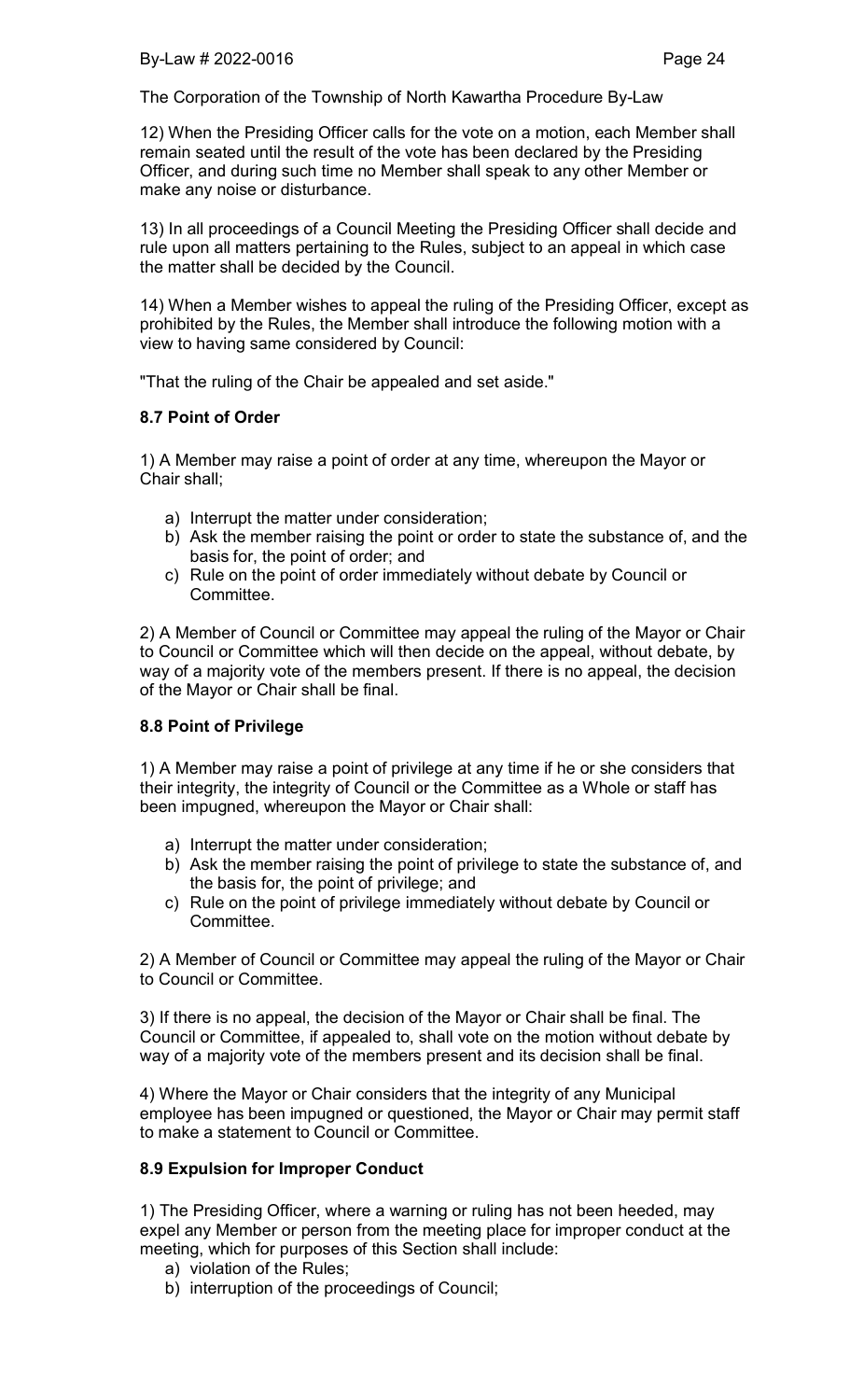- c) making of disruptive noise or visible gestures;
- d) campaigning for any political cause or outcome; or
- e) any other activity that impedes the conduct of the meeting.

2) Where the Presiding Officer expels any Member or person from the meeting, such Member or person shall vacate the meeting place forthwith.

3) Where the expulsion applies to a Member, the Member shall only address the Presiding Officer for the purpose of appealing the Presiding Officer's ruling of expulsion.

4) If no Member appeals, the ruling of the Presiding Officer shall be final.

5) If a Member appeals the Presiding Officer's ruling on expulsion to Council, the Member shall have the right to give reasons for the appeal, following which the Presiding Officer shall have the right to reply with reasons, and the Council shall decide the question:

"That the decision of the Chair be sustained."

without further debate, and the decision of Council shall be final.

### 8.10 Suspension of the Rules

1) During a Council Meeting, any Member may introduce a motion that Council temporarily suspend the rules established by this By-law in order to introduce a motion with respect to an item that is not listed on the meeting agenda, stating the subject matter for which the suspension of the rules is being sought.

2) A motion to suspend the rules shall require a two-thirds vote of the Members present at the meeting.

3) Upon adoption of a motion to suspend the rules, the Member so making the motion to suspend the rules may introduce a motion respecting the matter for which the suspension of the rules was granted.

## 9. Committees and Local Boards

#### 9.1 Local Boards

1) Every Local Board shall adopt a procedural by-law to govern the calling, place and proceedings of meetings of the Local Board as required pursuant to the provisions of the *Municipal Act,* but until the Local Board has adopted a procedural by-law, the provisions of this By-law shall apply with the necessary modifications.

#### 9.2 Committees of Council

1) Council may, from time to time, establish standing, advisory, special and other committees consisting of such members as Council may determine, to carry out such duties and responsibilities as may be set out in terms of reference approved by Council.

2) Council may, from time to time, establish ad hoc committees consisting of such members as Council may determine, to take up a specific task or assignment, where the term of such committee is limited to the time required to complete the specific task or assignment.

3) Should any Committee neglect or refuse to give due attention to any matter before it, the Council may, by resolution, discharge such Committee from consideration of a matter, or appoint another Committee in its place, or disband the Committee in its entirety.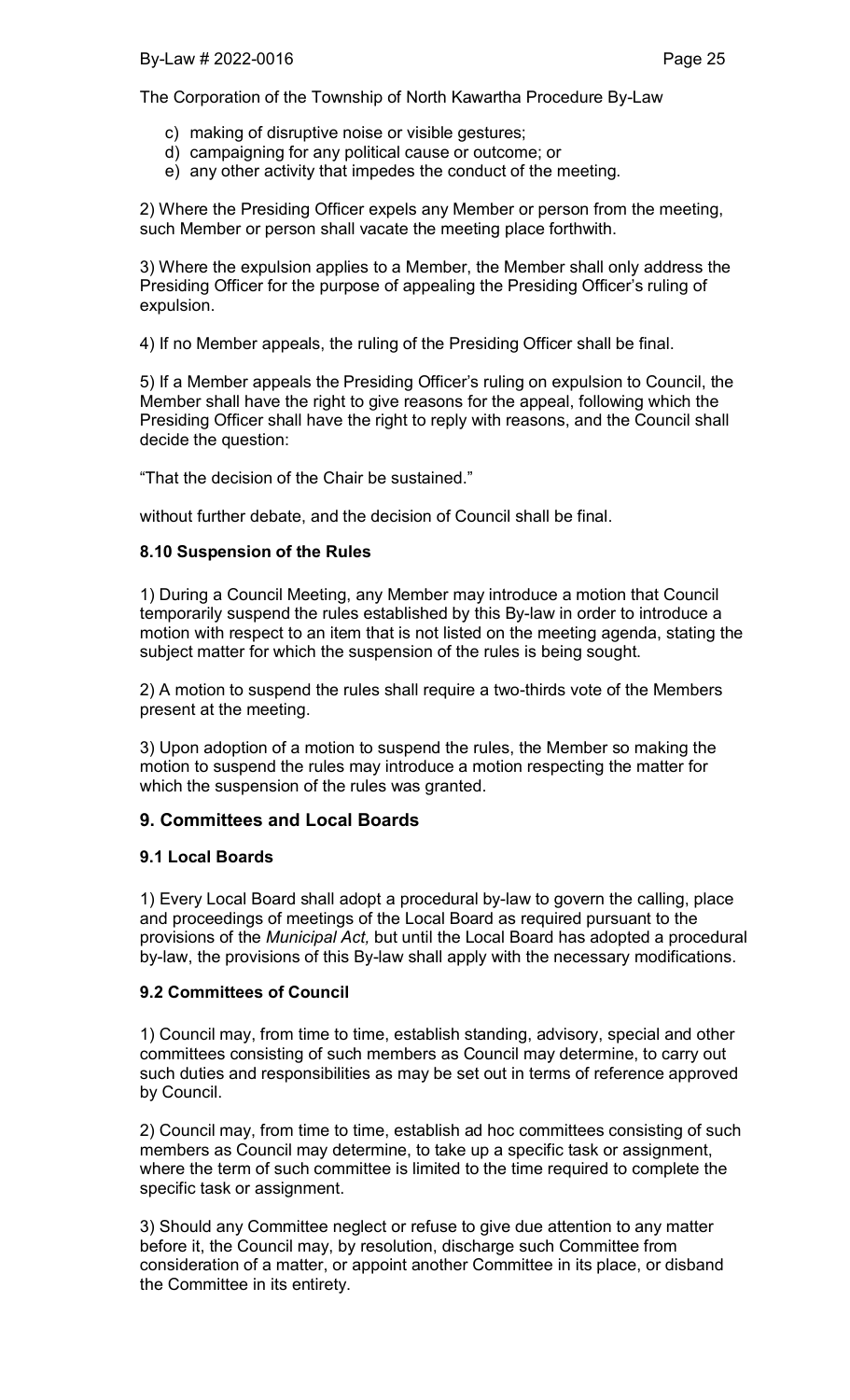4) Persons appointed to Committees are appointed for such term as defined by Council, and by resolution, Council may rescind any appointment at any time.

Should any Member of a Committee fail to attend three (3) successive meetings thereof without being authorized to do so by resolution of the committee, the committee may certify such failure and thereupon the membership of such person on the Committee shall be terminated and the Council may appoint another Member in the Member's place.

5) The Procedural By-law and any Terms of Reference shall apply to all appointees by Council to all Committees with the necessary adjustments unless otherwise prescribed by statute or law.

6) The Mayor shall be an ex-officio member of all Township Committees where not otherwise prohibited by any Act and shall have full voting privileges when in attendance at any meeting thereof but shall not have the privilege of raising new business or adding any matter to a previously completed meeting agenda.

7) The ex-officio can be counted as part of a quorum if not all members are present.

8) Composition of Committees may include both members of council and the public with at least 50% of members being members of council including the Mayor as ex-officio to all committees of Council.

9) Committees within the sphere of jurisdiction of Council may be established, revised, disbanded and replaced as Council deems necessary. The majority of the members on such Committees shall be qualified electors. Those members who are not qualified electors shall not have a vote but may be advisors to the Committee.

#### 9.3 Meetings of Committees

1) Committee of Adjustment: Committee of Adjustment as appointed by Council shall meet on the first and third Tuesday of the month at 9:00 a.m., as required.

2) All meetings of committees shall be open to the public, except that committees may hold a closed meeting or move into a closed session to deal with matters that qualify for consideration at a closed meeting as set out in *Section 239 of the Municipal Act.*

3) Committees shall establish the meeting date, time and location for each meeting of the committee, unless otherwise set by Council. All Committee and Local Board locations shall be posted on the Town's website. Committees may alter the date and/or time of a regular or Special Meeting provided that adequate notice of the change is posted pursuant to the notice provisions of this By-law.

4) The person designated in the terms of reference for a committee as responsible for administrative support, herein referred to as the committee secretary, shall be responsible for preparing meeting agendas, issuing notice as required by this Bylaw, and preparation of meeting minutes.

5) The committee secretary shall prepare the meeting agenda and provide the same to members of the committee, and to any member of the public including the news media who have requested a copy, no less than 48 hours preceding the day of the meeting, unless the Chair or Vice-Chair in the absence of the Chair of the committee has authorized a meeting agenda to be handed out at the meeting.

6) The committee secretary shall prepare minutes of all meetings of committees, and shall forward copies of all minutes to the Clerk.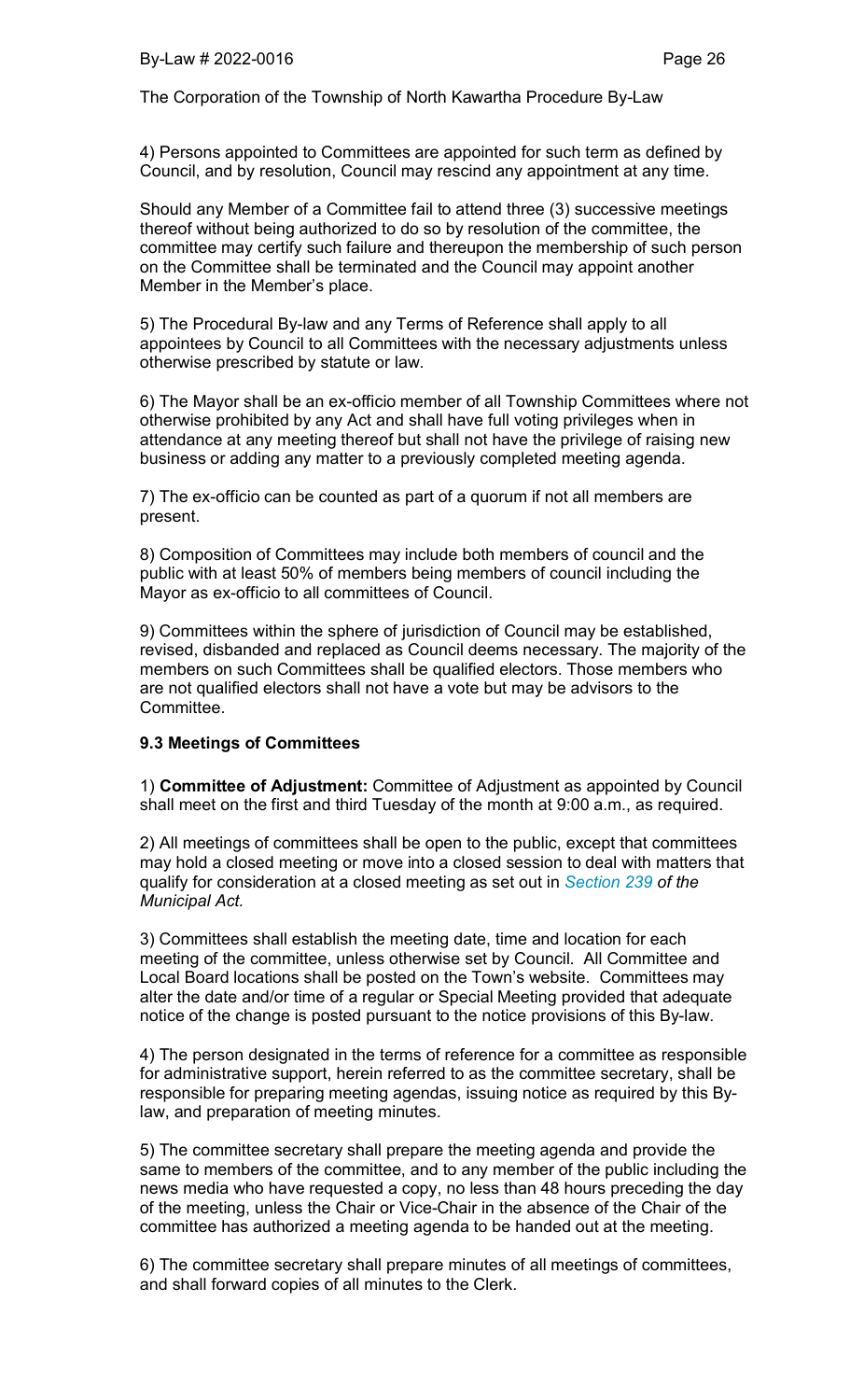## 9.4 Presiding Officer for Committees

1) Council may designate the Chair of any committee, or allow the committee to elect a Chair from its members.

2) Where Council has not appointed a Chair, at the first meeting of each committee, the committee shall elect from its members a Chair for such term as the committee shall determine, and the committee may at its discretion elect a Vice-Chair from its members for such term as the committee shall determine.

3) The duties of the Chair, or in the absence of the Chair the Vice-Chair, or in the absence of the Chair and the Vice-Chair such other member as the committee may designate to preside over the meeting, shall be as set out in Part 8.1(1) of this By-law for the Presiding Officer at a Meeting of Council, with the necessary adjustments.

4) Should the Chair of any committee neglect or refuse to call meetings of the committee at such times or with such frequency as the proper dispatch of the committee's business requires, or do the business of the committee without the knowledge or consent of its members, or contrary to their wishes or actions, the committee may report such neglect, refusal or action to the Council which may remove such Chair from office and appoint another member as Chair.

## 9.5 Rules of Order for Committees

1) A quorum in any committee meeting shall be a majority of the voting members of the committee.

If there is no quorum present within fifteen (15) minutes after the time appointed for a meeting, the meeting shall stand adjourned at the call of the Chair.

2) The Chair, or in the Chair's absence the Vice-Chair, or in the absence of the Chair and the Vice-Chair, such other member as the committee may designate shall preside at the meeting.

In the absence of the Chair and Vice-Chair if applicable for a period of fifteen (15) minutes after the time appointed for the holding of a meeting, one of the other members of the committee, if there be a quorum present, shall be appointed by the committee and shall discharge the duties of the Chair during the meeting or until the arrival of the Chair or Vice-Chair.

3) Each committee shall transact all business according to the rules for Council, with the necessary modifications, as set out in:

- a) 8.2 Rules of Decorum;
- b) 8.3 Rules of Procedure Respecting Motions;
- c) 8.5 Voting on Motions;
- d) 8.6 Rules of Debate;
- e) 8.7 Point of Order;
- f) 8.8 Point of Personal Privilege; and
- g) 8.9 Expulsion for Improper Conduct;

with the exception that the number of times a member may speak on any question shall not be limited, and at the request of any member, any item on the meeting agenda may be reopened upon a majority vote of the members present.

4) A committee may appoint a sub-committee from its members to investigate and report on any matters related to the business of the committee, provided that:

- a) the sub-committee shall report directly to the appointing committee;
- b) the sub-committee shall not have the power to appoint an additional subcommittee, nor shall it add to its membership without permission from the committee that established the sub-committee; and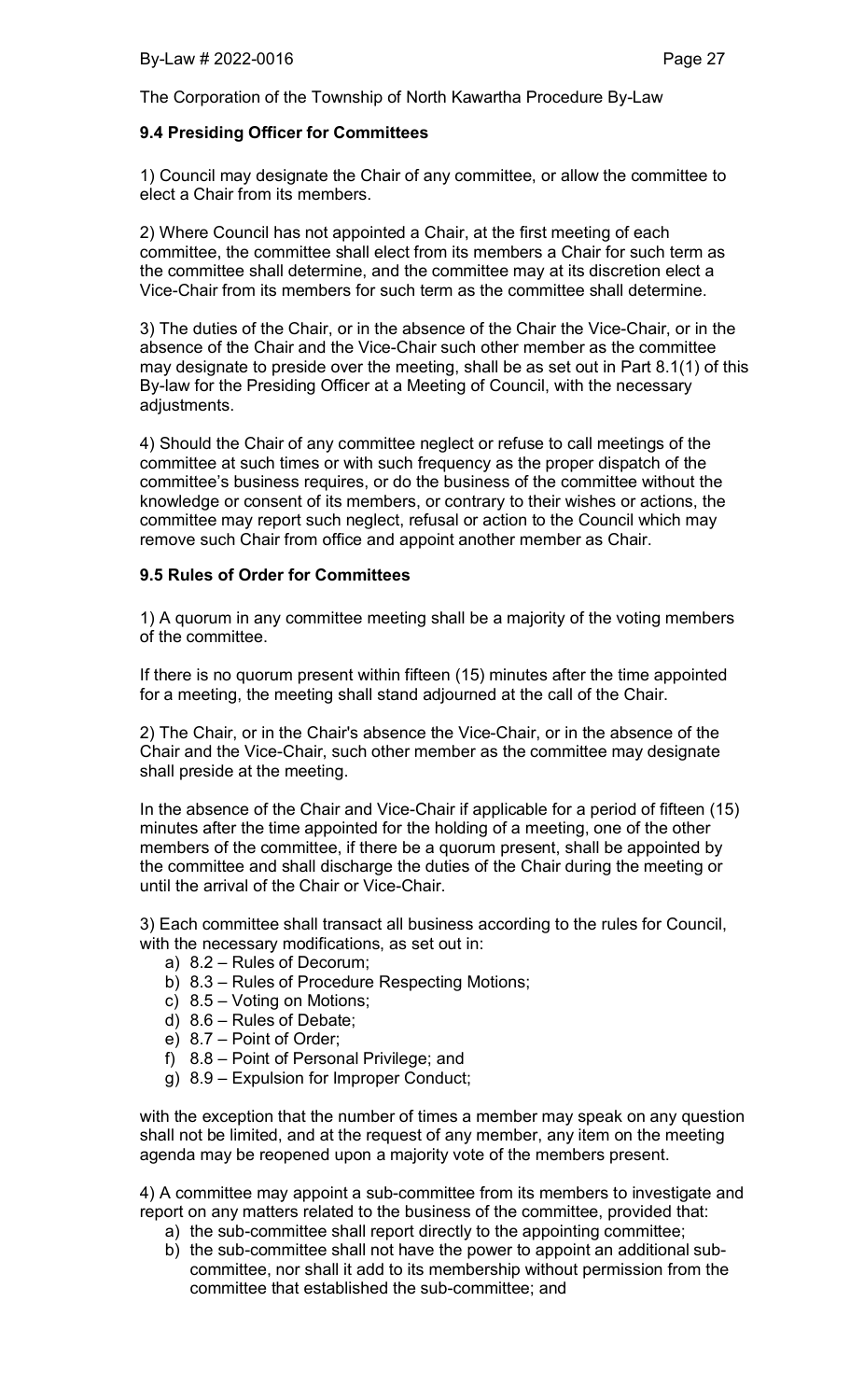c) the sub-committee shall have no independent authority, nor shall it undertake any task other than was assigned;

and such sub-committees shall be subject to and operate in accordance with all requirements set out in this By-law for committees.

## 10. Notice

#### 10.1 Purpose

This By-law shall not apply so as to require the giving of any notice in circumstances where there is no requirement in any applicable by-law, policy, Act, or regulation that notice is given in respect of any proposed municipal action.

### 10.2 Notice of Council Meetings

- 1) Notice of a Regular Council or Committee Meeting shall be provided through: a) notifying Members by email as soon as a meeting date has been set;
	- b) posting of the time and date of the meeting on the Township website at least fourteen (14) days before the Council Meeting, if possible; and
	- c) release of a meeting agenda by the Clerk in accordance with Part 4.6.
- 2) Notice of a Special or Closed Council Meeting shall be provided through:
	- a) notifying Members by email as soon as a meeting date has been set; b) posting of the time and date of the meeting on the Township website at
	- least 48 hours before the Council Meeting, if possible; and
	- c) release of a meeting agenda by the Clerk in accordance with Part 4.6.

3) Notwithstanding any other provision of this By-law to the contrary, a Council Meeting may be held to deal with an emergency with less than the requisite notice, provided the Clerk has endeavoured to notify the Members about the meeting in the most expedient manner and provided that no business except business dealing directly with the emergency shall be transacted by Council.

4) Where a meeting agenda will not be released prior to a Council Meeting, or in the instance of a Closed Council Meeting, in lieu of the release of a meeting agenda, the Clerk shall endeavour to provide notice by telephone call, email, and/or written notice to those who have requested a copy of meeting agendas.

5) Lack of receipt of a notice of or meeting agenda for a Council Meeting by any person or Member shall not affect the validity of the meeting or any action lawfully taken at the meeting.

#### 10.3 Notice of Committee Meetings

1) Notice of a Committee Meeting shall be provided through:

- a) posting of the time and date of the meeting on the Township website at least fourteen (14) days before the Committee Meeting, if possible; and
- b) release of a meeting agenda by the Clerk or Secretary to the Committee.

2) Where an agenda is released prior to a meeting, the Agenda shall be posted on the Township website.

3) Where a meeting agenda will not be released prior to the meeting, in lieu of the release of a meeting agenda, the committee secretary or designate shall endeavour to provide notice by telephone call and/or written notice to those who have requested a copy of meeting agendas.

4) Lack of receipt of a notice of or meeting agenda for a Committee Meeting by any person shall not affect the validity of the meeting or any action lawfully taken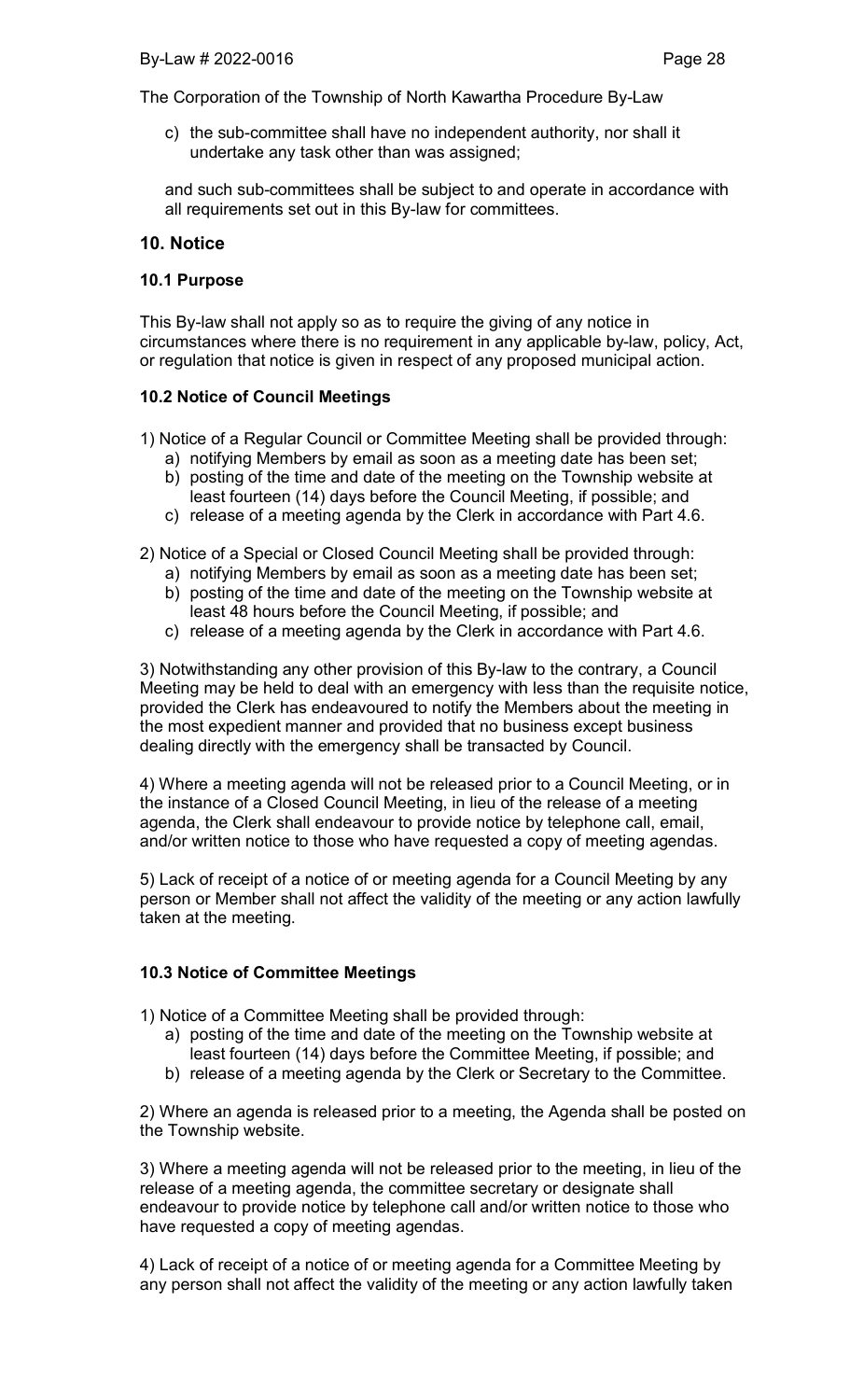at the meeting.

## 10.4 Notice of Proposed Municipal Action

1) Where any Act or regulation requires that notice be given to the public of any proposed municipal action, such notice shall be given:

- a) in the manner specified in the Act or regulation, or within any other Township by-law which specifically sets forth the manner in which notice shall be given to the public either for the specific municipal action or generally for municipal actions of that type; or
- b) if there is no manner specified in the Act or regulation, or within any other Town by-law which specifically sets forth the manner in which such notice shall be given to the public either for the specific municipal action or generally for municipal actions of that type, to the public through any one or more of the following means:
- 1. by publication of at least one notice in a newspaper having general circulation in the Municipality a minimum of seven days before:
	- a) the meeting at which the proposed municipal action will be considered; or
	- b) the date on which it is proposed that the municipal action will occur;
- 2. by posting a notice on the Township website and at the Municipal Administration Building and North Kawartha Community Centres at least seven days before:
	- a) the meeting at which the proposed municipal action will be considered; or
	- b) the date on which it is proposed that the municipal action will occur.

## 10.5 Notice – General

A notice given under this Part is sufficient even if there are times during the period when the Township website is not fully accessible.

The notice requirements of this Part are minimum requirements, and the Clerk is authorized to give notice to the public in an extended manner, if in the opinion of the Clerk or under the direction of council, the extended manner is considered and necessary in the circumstances.

No notice of meeting shall be required under this By-law, where the provision of notice will interfere with the ability of Council to conduct business with respect to a matter permitted for a closed session in accordance with Part 4.5(4).

## 11. General Provisions

#### 11.1 Conflict with other Acts

Where there is conflict between any parts of this By-law and any Act or regulation, the Act or regulation shall take precedence.

## 11.2 Severability

If a court or tribunal of competent jurisdiction declares any portion of this By-law to be illegal or unenforceable, that portion of this By-law will be considered severed from the remainder of this By-law, which shall continue to be in full force and effect.

#### 11.3 Appendices to this By-law

Appendices A, B, C and D to this By-law may be amended by the Clerk as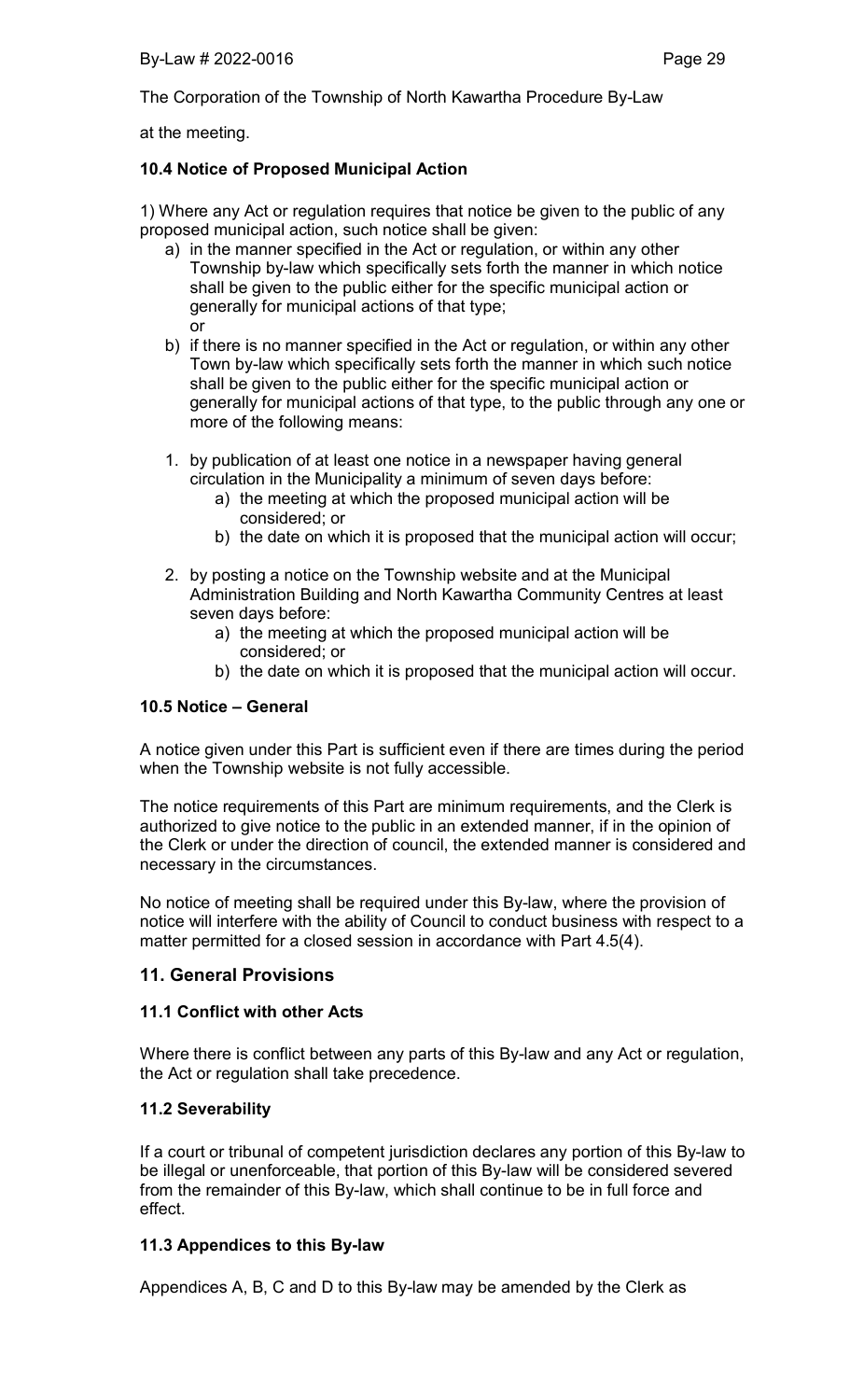deemed necessary or as required by legislation.

Appendix D to this by-law will come into force and effect upon implementation of audio / visual recording of Council meetings for public viewing.

## 11.4 Amendment

No amendment or repeal of this By-law or any part thereof shall be considered at any meeting of Council unless notice of the proposed amendment or repeal has been given at a previous meeting of Council. The waiving of this notice by Council is prohibited.

### 11.5 Repeal

By-law 2016-135 and any previous By-laws of the Township of North Kawartha or former Townships of Burleigh - Anstruther and Chandos

### 11.6 Force and Effect

This by-law shall come into force and take effect on the 15<sup>th</sup> day of February, 2022.

### Read a First, Second and Third time and adopted in Open Council this 15th day of February, 2022.

| notarius<br>Signed by Carolyn Amyotte (2022/02/18)<br>Verify with verifio.com or Adobe Reader.                   |  |  |
|------------------------------------------------------------------------------------------------------------------|--|--|
| Carolyn Amyotte, Mayor                                                                                           |  |  |
| Connie Parent<br>notarius<br>Signed with ConsignO Cloud (2022/02/18)<br>Verify with verifio.com or Adobe Reader. |  |  |

Connie Parent, Clerk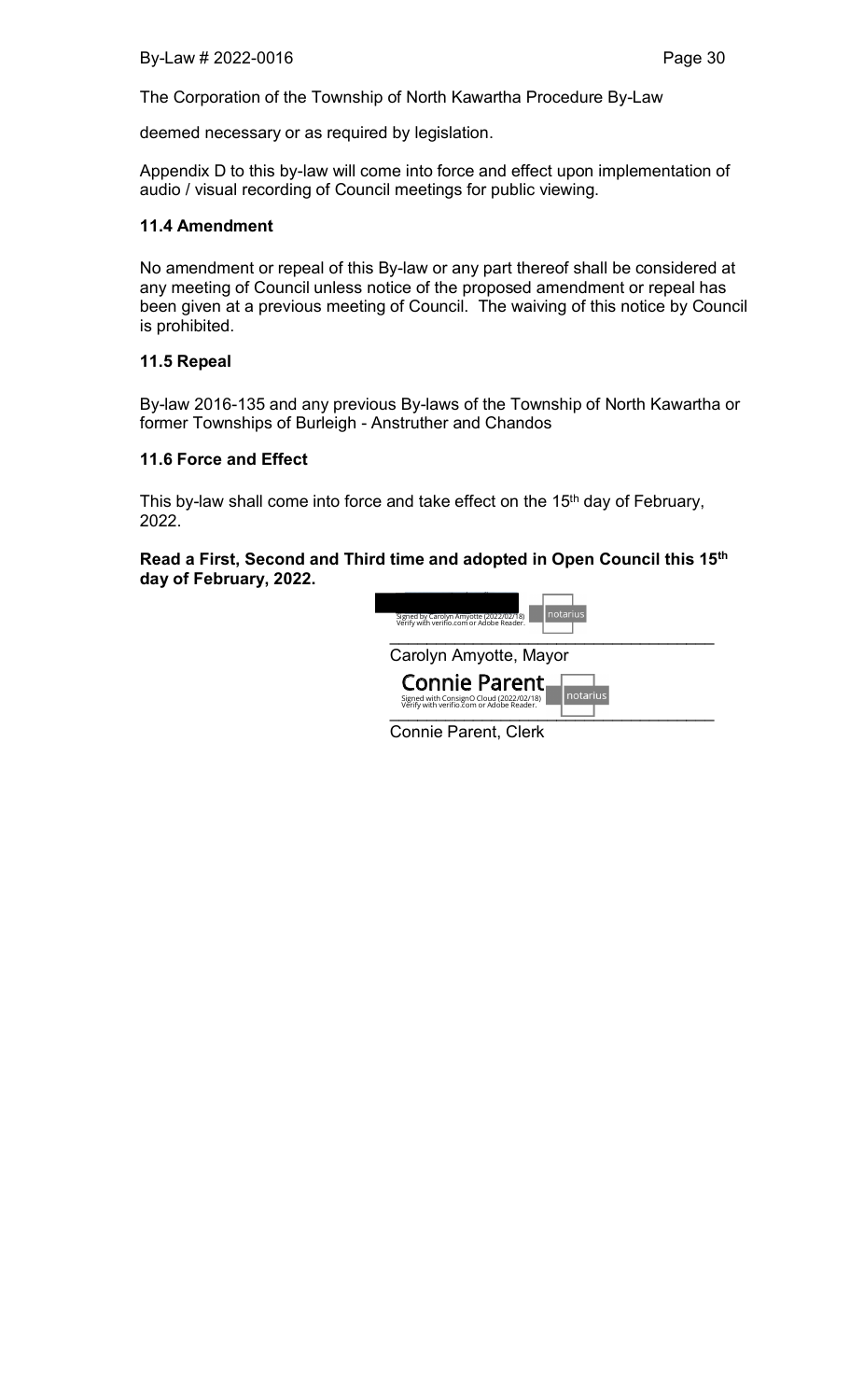# APPENDIX "A" to By-law 2022-0016

# Correspondence Protocol

A large amount of correspondence is received on a daily basis by the Township of North Kawartha which is intended, in some way, for Council's information and/or action.

It may be addressed to: the Mayor **Council** all municipalities in Ontario individual councillors the municipality generally the Clerk individual Department Heads the Chief Administrative Officer (CAO)

This information may be very generic (like information addressed to every municipality in the province) or very specific (like a complaint addressed to a specific councilllor). There was always a subjective element to the decision to add an item or not.

Implementation of a *"Correspondence Protocol"* will assist with the following goals:

- $\rightarrow$  categorize correspondence for efficiencies at Council Meetings;
- $\rightarrow$  ensure due regard is given to correspondence action items
- $\rightarrow$  facilitate posting of the agenda on the website and meeting requirements of Accessibility legislation

## Responsibility and Interpretation

Individual members of Council are responsible for:

- $\rightarrow$  their own communications to constituents and;
- $\rightarrow$  bringing forward to Council, through the Mayor, items of correspondence deemed important to provide to Council as a whole either for action or information.

Members of Council and Staff shall be fair and unbiased when giving consideration to responding to and adding items to the Agenda. It is recognized that consideration is subject to interpretation. Correspondence items that are timely or may have been missed may be considered as an addition to the Agenda by motion of Council preferably at the time of adoption of the Agenda, however items added to the Agenda do not provide advance notice to the public.

## Protocol Procedures

It is proposed that correspondence in the future will be categorized into three categories and dealt with in the following manner:

## 1. Personal Correspondence addressed to a member(s) of council

Includes: correspondence which is received by any means (ie. regular mail, fax, email or in-person) by virtue of a Councillor's membership in a certain group, complaints to a specific councillor or the Mayor, AMO Watch File, Letters of Appreciation or Thanks, Announcements, Event invitations

Protocol: All such correspondence will be provided directly to the member of Council in the format received. The original will NOT be retained by staff in a general correspondence file and will NOT be acted upon unless directed by Council as a whole or the CAO. Individual members are responsible for their own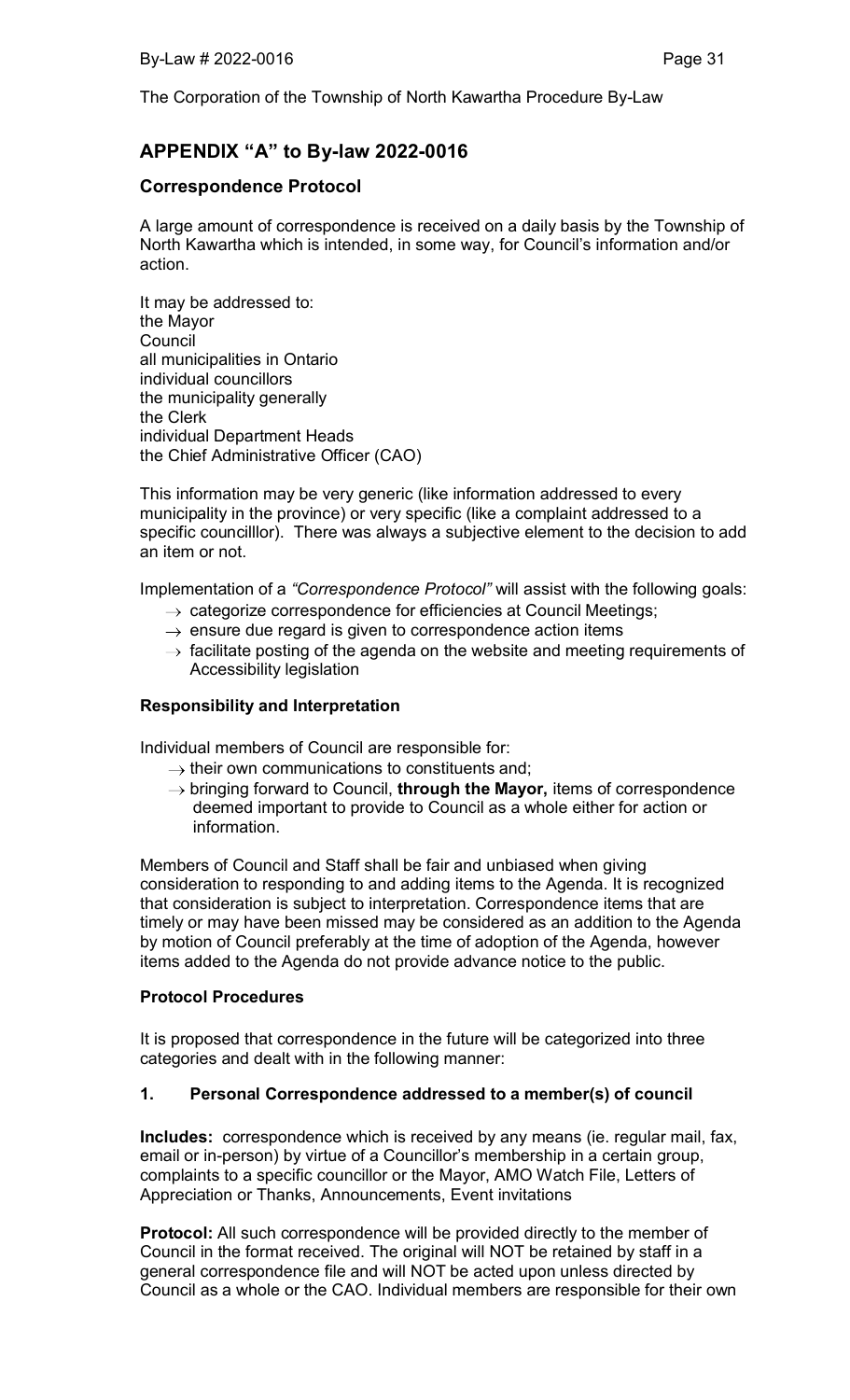communications to constituents and it will be up to the individual member to respond as appropriate. If assistance is required from Staff, the correspondence shall be provided to the CAO for follow up or distribution to the appropriate Staff member.

Any member of Council wishing the item of correspondence to be put before Council will inform the Clerk, through the Mayor, and will indicate if it is for information or for action and the recommended action. The Clerk's department will add the piece of correspondence to the next available Council agenda.

### 2. Correspondence for Information Only – Formally received by Council

Includes: any mail, email or fax addressed to every Council / Municipality in the Province, newsletters or bulletins from outside agencies, correspondence received by the CAO, Department Head or other Staff member which they believe is of interest to Council, correspondence from other municipalities requesting support of their resolution, requests for declarations and proclamations

Excludes: personal correspondence of Council and correspondence requesting an action be taken

Protocol: This correspondence will be collected and a summary prepared which includes the organization it is from, the date and a brief description of the item. This summary will be included on the next available Council agenda to be received. If Council wishes to pull an item from the summary for separate discussion they may do so by amending the resolution to receive.

## 3. Correspondence for Action – Council provides direction

Includes: correspondence addressed to Council requesting a specific action on an item (e.g. request for funding, change in policy), correspondence received by the CAO, Department Head or other Staff member that in their opinion requires an action by Council, an item that requires council adoption, approval or action by statute

Excludes: Correspondence from other municipalities requesting support for their resolution which will only be received unless separated by Council for support

## Time sensitive correspondence such as requests for advertising will be handled by the appropriate department head if included within the current approved budget.

**Protocol:** The full item will be included as an attachment to the agenda package. The Clerk's Department or appropriate other department will respond to all Correspondence for Action as necessary.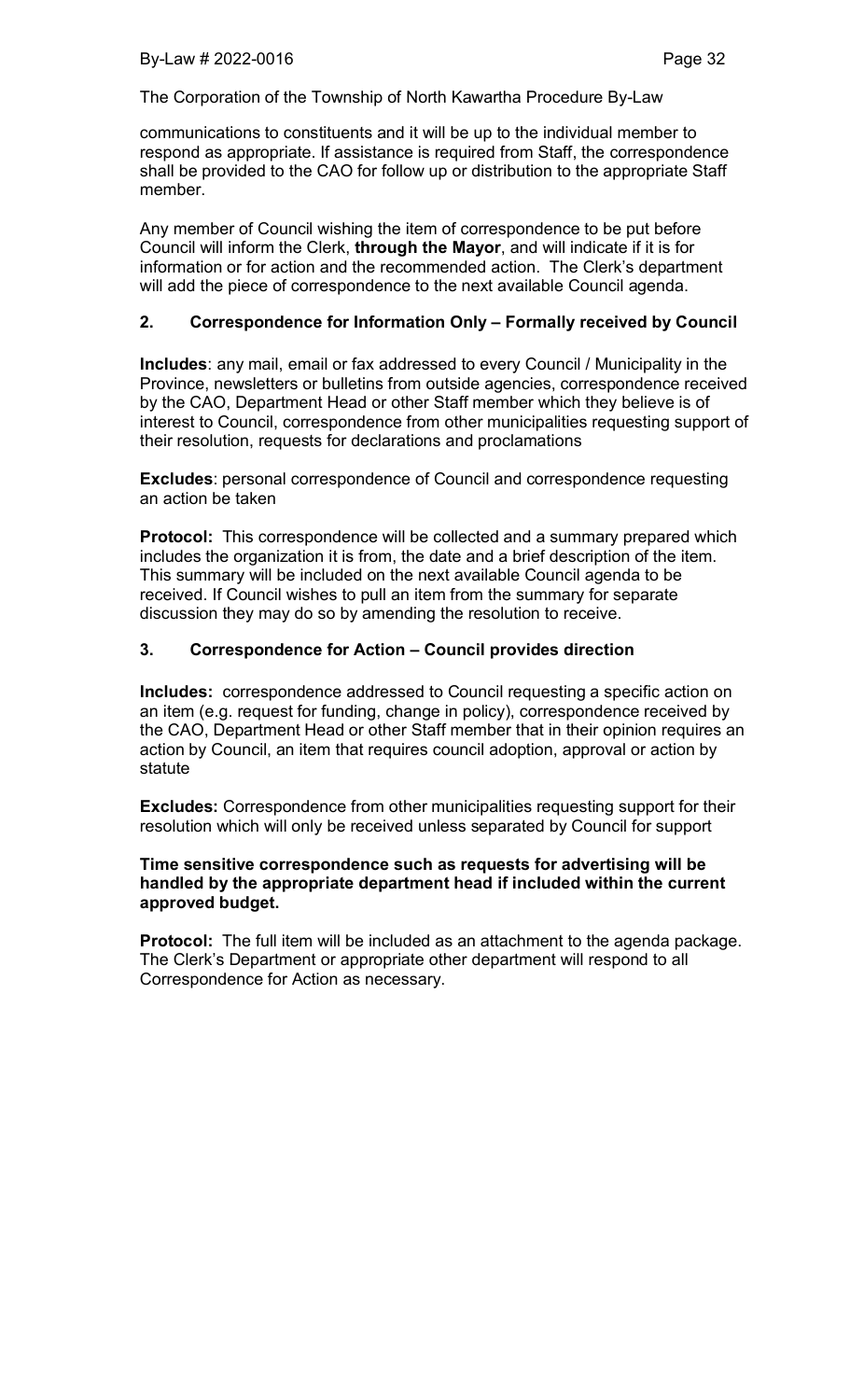# APPENDIX "B" to By-law 2022-0016

# Closed Meeting Procedures

These Procedures help to ensure the municipality adheres to Closed Meeting requirements as set out in *Section 239 of the Municipal Act, 2001,* as amended; and increases accountability and transparency of the municipal decision making process.

## Meetings open to public

239. (1) Except as provided in this section, all meetings shall be open to the public. 2001, c. 25, s. 239 (1).

### Authority to Move into a Closed Meeting

Meetings shall only be closed to the public if they are so authorized under the *Municipal Act 2001, as amended, Section 239*.

The *Municipal Act, 2001*, states that a meeting or part of a meeting may be closed to the public if the subject matter being considered is:

- a) The security of the property of the municipality or local board.
- b) Personal matters about an identifiable individual, including municipal or local board employees.
- c) A proposed or pending acquisition or disposition of land by the municipality or local board.
- d) Labour relations or employee negotiations.
- e) Litigation or potential litigation, including matters before administrative tribunals, affecting the municipality or local board.
- f) Advice that is subject to solicitor-client privilege, including communications necessary for that purpose.
- g) A matter in respect of which a council, local board, committee or other body may hold a Closed Meeting under another Act.
- h) Information explicitly supplied in confidence to the municipality or local board by Canada, a province or territory or a Crown agency of any of them;
- i) A trade secret or scientific, technical, commercial, financial or labour relations information, supplied in confidence to the municipality or local board, which, if disclosed, could reasonably be expected to prejudice significantly the competitive position or interfere significantly with the contractual or other negotiations of a person group of persons, or organization;
- j) A trade secret or scientific, technical, commercial or financial information that belongs to the municipality or local board and has monetary value or potential monetary value; or
- k) A position, plan, procedure, criteria or instruction to be applied to any negotiations carried on or to be carried on by or on behalf of the municipality or local board.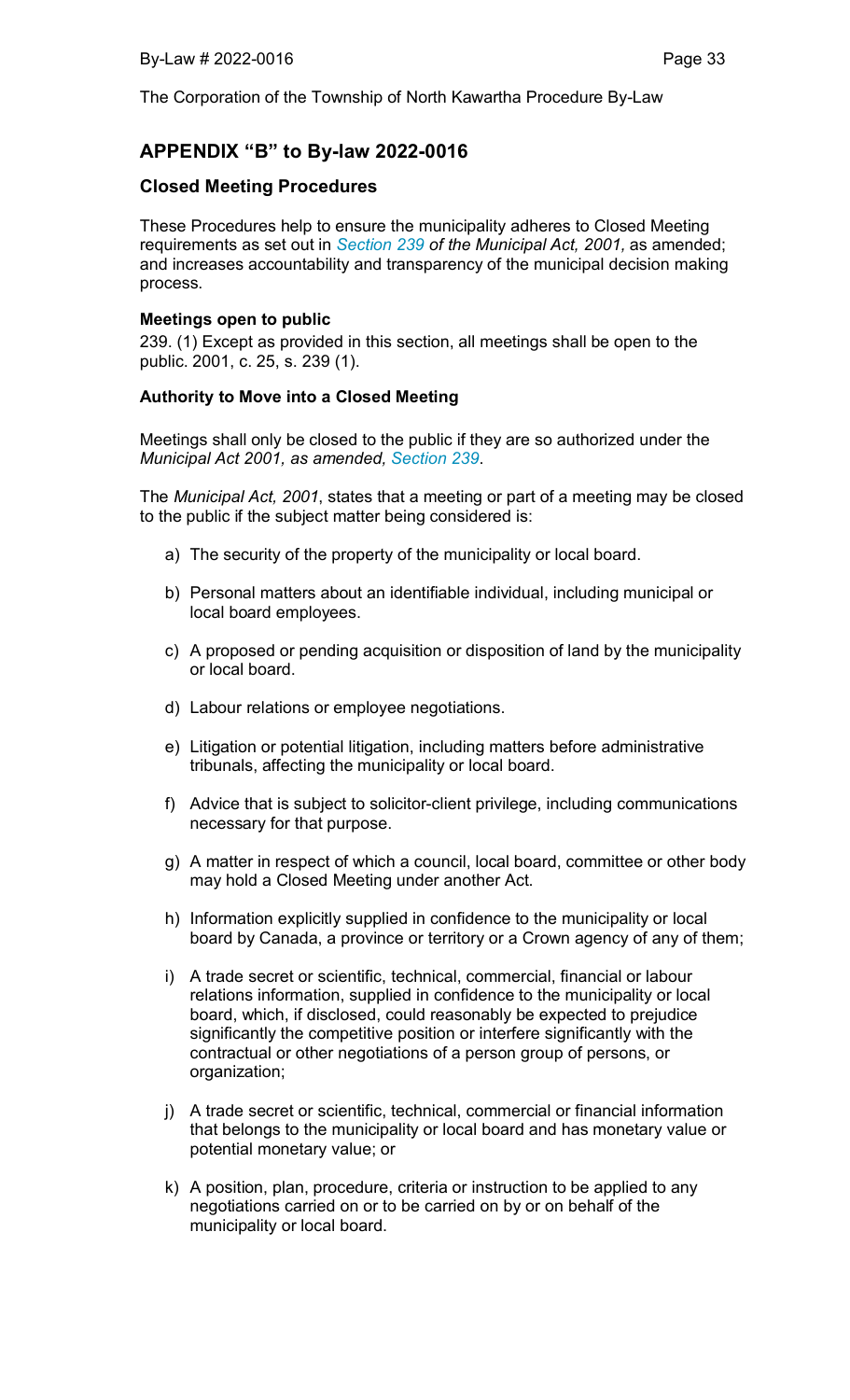Section 239 (3) A meeting shall be closed to the public if the subject matter being considered is,

a) a request under the *Municipal Freedom of Information and Protection of Privacy Act* if the council, local board, commission or other body is the head of an institution for the purposes of that Act; or

b) an ongoing investigation respecting the municipality, a local board or a municipally-controlled corporation by the Ombudsman appointed under the *Ombudsman Act,* an Ombudsman referred to in subsection 223.13 (1) of this Act, or the investigator referred to in subsection 239.2 (1). 2014, c. 13, Sched. 9, s. 22.

### Educational or training sessions

(3.1) A meeting of a council or local board or of a committee of either of them may be closed to the public if the following conditions are both satisfied:

1. The meeting is held for the purpose of educating or training the Members.

2. At the meeting, no Member discusses or otherwise deals with any matter in a way that materially advances the business or decision making of the council, local board, or committee.

## Meetings Must Begin and End in Public

Meetings must begin and end in public and Council shall only move into a closed meeting after first convening an open meeting. At a minimum, meetings shall first be convened openly and Members provided an opportunity to disclose any pecuniary interest, followed by the passing of a resolution to move into closed meeting. Council shall adjourn the Closed Meeting by resolution and return to the Open Meeting.

#### **Notice**

Matters for Closed Meetings are to be listed on the agenda as is outlined in this Procedure. In the event it is necessary to change the order of proceedings to move the Closed Meeting earlier in the agenda, consent of Council is required.

## Agendas

Closed meeting matters are to be listed on the agenda in such a way as to provide the most information possible without disclosing issues of a confidential nature.

#### *Sample:*

#### Closed Meeting

Pursuant to *Section 239 of the Municipal Act, 2001, S.O. 2001, c. 25*, as amended This part of the meeting is closed to the public as the subject matter being considered is:

1. Litigation including matters before administrative tribunals, affecting the municipality – Preparation for Ontario Municipal Board Hearing for (identify application) – Section 239 $(2)$  $(e)$ .

## Closed Meeting Minutes/Reports/Supplemental Material

Closed meeting material, including closed meeting reports, supplemental material, and draft closed meeting minutes will be circulated to Members at the direction, and in the format, as determined by the Clerk.

The onus remains with the Members of the Council to respect the confidentiality of closed meeting material as set out in the Rules of Procedure.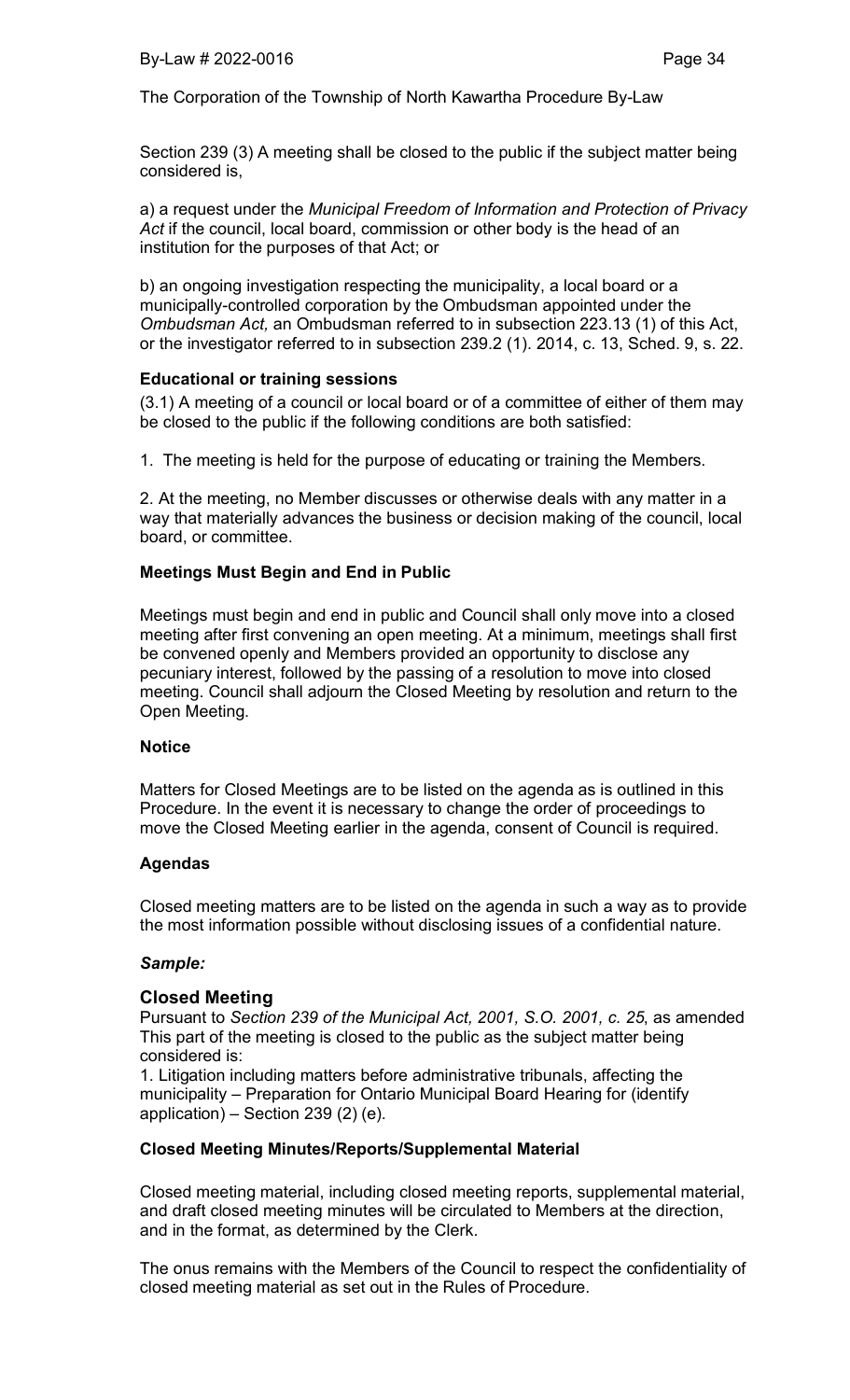## Resolution to Move into a Closed Meeting

A resolution to move into a Closed Meeting must be in writing and must identify the time the body moved into the Closed Meeting, as well as the section of *Municipal Act* that authorizes the Closed Meeting. The resolution must also state the general nature of the matter to be discussed in the Closed Meeting.

**Sample:** That the next portion of the meeting be closed to the public at (insert time) pursuant to the Municipal Act, 2001, S.O. 2001, c. 25, Section 239 (2) (e) Litigation including matters before administrative tribunals, affecting the municipality in order for Council to prepare for an Ontario Municipal Board Hearing for (identify application);

It is the responsibility of the Chair to prohibit discussion of any matter that was not disclosed in the resolution authorizing the Closed Meeting.

Voting during a Closed Meeting is restricted to procedural matters, such as referring, tabling, or deferring a matter, and providing direction to staff.

At the conclusion of the discussion, Council must pass a written resolution to adjourn the Closed Meeting and return to the Open Meeting.

After the Closed Meeting ends and the Open Meeting resumes, the Chair shall publically report out that the matters discussed were those authorized by the resolution to move into Closed Meeting. Additionally the Chair shall report any votes that were taken in accordance with procedure. For example, the Chair would restate the general nature of the matter discussed and will report that a resolution was passed providing direction to staff.

*Sample:* That Council adjourns from Closed Session at (insert time); and further that the Mayor (Presiding Officer) report out that Council discussed preparation for the Ontario Municipal Board Hearing for (identify application) and provided direction to the Municipal Solicitor.

## Format of Closed Meeting Minutes

Minutes are required for all Closed Meetings. The *Municipal Act, 2001, as amended* states in section 239 (7):

A municipality or local board or a committee of either of them shall record without note or comment all resolutions, decisions and other proceedings at a meeting of the body, whether it is closed to the public or not.

The Clerk or the Deputy Clerk shall be the recording Secretary for Closed Meetings or an individual designated by the Clerk. The CAO shall determine which Members of staff shall be present during a Closed Meeting.

At a minimum closed meeting minutes shall contain the following:

- i. The date, time and place at which the meeting took place
- ii. Those in attendance at the meeting
- iii. The time the meeting was called to order
- iv. Any disclosure of pecuniary interest
- v. All resolutions passed while in the Closed Meeting
- vi. The Closed Meeting adjournment resolution, including the time adjourned
- vii. The report out by the Chair (also to appear in the open meeting minutes)
- viii. The signature of the Chair and Clerk

## Votes in Closed Meetings

All votes of Council shall be open to the public except those votes taken during a meeting or part thereof that is closed to the public in accordance with *Section 239 of the Municipal Act* and if said vote is for a procedural matter or for giving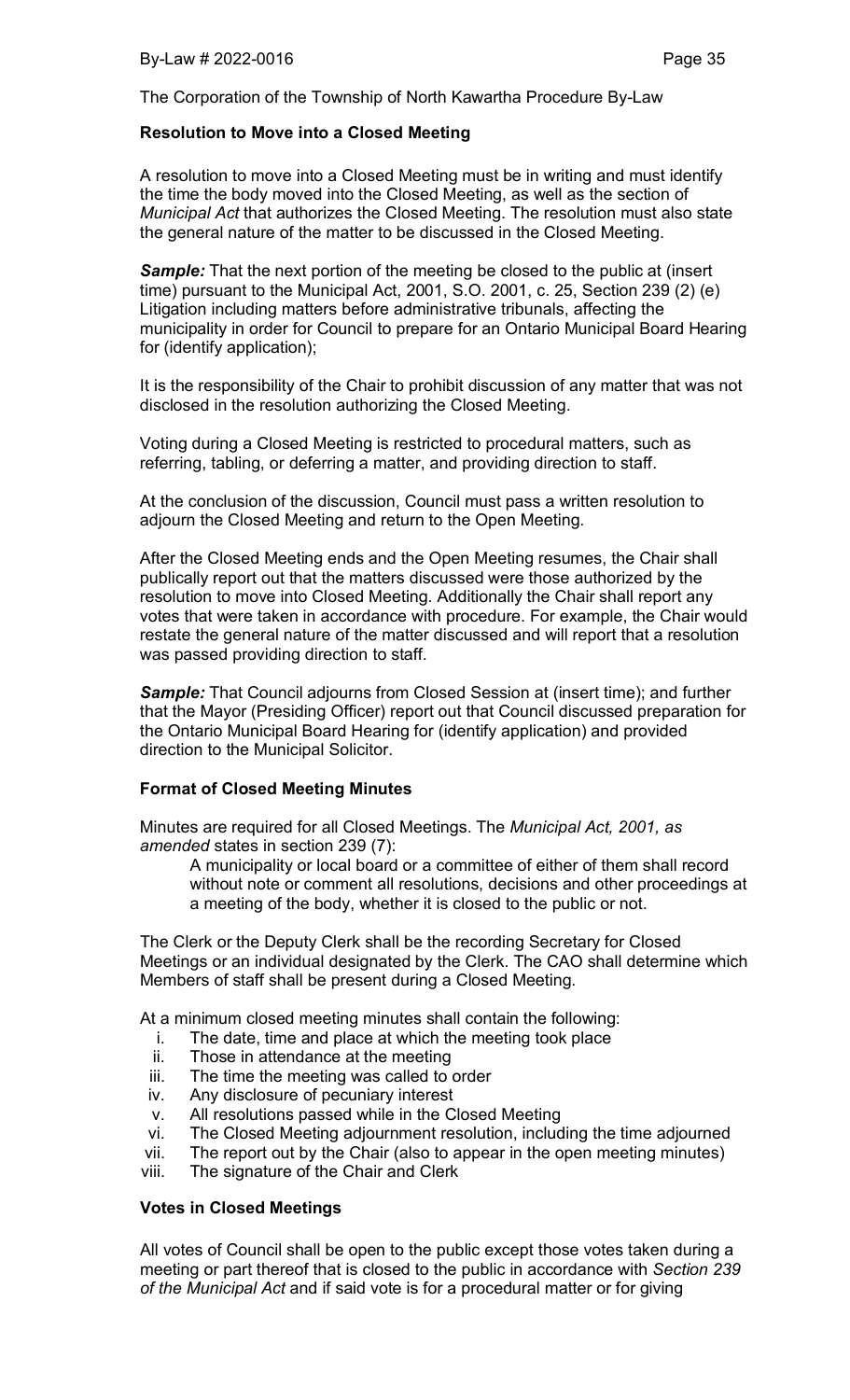directions or instructions to officers, employees or agents of the Township, or persons retained by or under contract with the Township, Committee or to adjourn from closed session.

## **Complaints**

Complaints with respect to compliance with the Closed Meeting Procedure as set out in section *239 of the Municipal Act, 2001,* as amended, shall be submitted to the Clerk, in accordance with the in-effect Closed Meeting Investigator Policy and Procedure.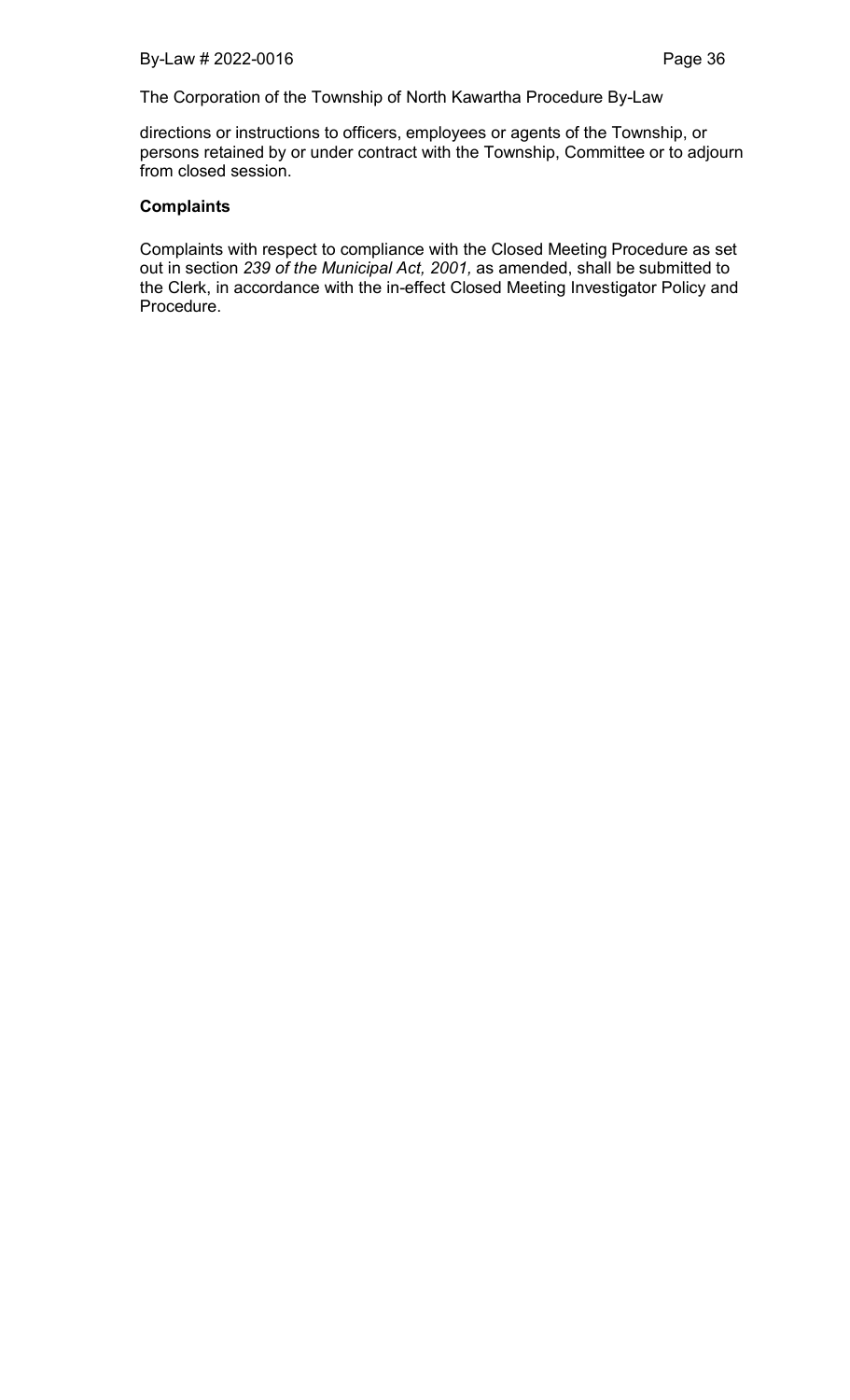# APPENDIX "C" to By-law 2022-0016

# **Request for Deputation / Presentation / Petition**

## I am requesting to speak:

a)  $\sqcup$  on my own behalf; or b)  $\sqcup$  on behalf of a group / organization / association, if b), please state name of group / organization or association below:

Name(s) of Speakers(s) and title / position, if applicable. All speakers must be listed:

# Subject of Deputation / Presentation / Petition and Request of Council / Item on Agenda

# Scheduling Request Please state your preferred presentation date:

| Name:    | Email: |
|----------|--------|
| Address: | Phone: |

- $\triangleright$  Requests must be delivered / emailed to the Clerk no later than 16:30 h 4:30 p.m. five (5) business days prior to the meeting along with any presentation material.
- $\triangleright$  Those desiring to speak on matters of fact on a specific item listed on the Agenda shall be permitted to give notice to the Clerk no later than 13:00 h (1:00 p.m.) on the day prior to the meeting.
- $\triangleright$  Persons wishing to appear as a deputation not listed on the agenda may appear with consensus of the Members present.
- $\triangleright$  Deputations shall be limited to a maximum of ten (10) minutes speaking time, and where a Deputation consists of more than one person, all persons combined shall be limited to two (2) speakers and a maximum of fifteen (15) minutes speaking time.
- $\triangleright$  A Deputation may be refused when the subject matter is a matter of litigation or is beyond the jurisdiction of the Township of North Kawartha.

Freedom of Information and Protection of Privacy Act Personal Information is collected under the authority of the *Municipal Act* and will become part of the public record and may be made available for public viewing or distribution.

Accessibility: If you have accessibility needs or require alternate formats or other accommodations, Contact the Clerk at c.parent@northkawartha.ca or (705) 656-4445 (ext. 234) or 1-800-755-6931